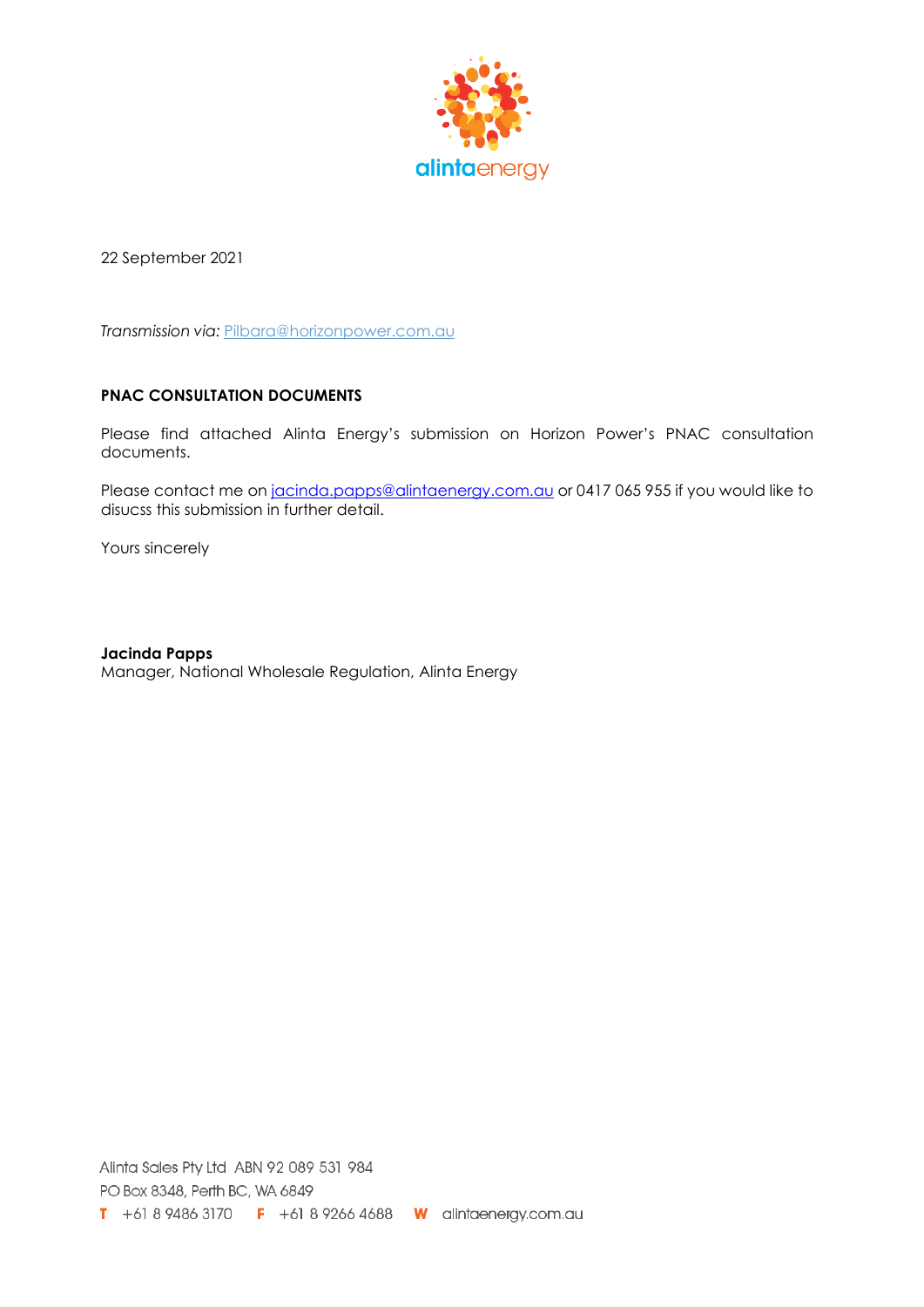| <b>Item</b>    | Clause / section<br>reference | <b>Comment / Issue</b>                                                                                                                                                                                                                                                                                                                     | <b>Recommendation</b>                                                                                                                                                                                                              |
|----------------|-------------------------------|--------------------------------------------------------------------------------------------------------------------------------------------------------------------------------------------------------------------------------------------------------------------------------------------------------------------------------------------|------------------------------------------------------------------------------------------------------------------------------------------------------------------------------------------------------------------------------------|
|                | <b>System Description</b>     |                                                                                                                                                                                                                                                                                                                                            |                                                                                                                                                                                                                                    |
| $\mathbf{1}$ . | Section 6.1                   | The diagram does not include:<br>the 2 x 132kV Transmission Lines from<br>Stovehill Sub to Karratha Terminal (KRT-SHL<br>81 & KRT-SHL82)<br>the 33kV Transmission Lines from Dampier<br>Substation to the Rio Tinto's Dampier Main<br>Sub (DMP 61 & DMP 62)<br>the 33kV connection to Rio Tinto's Cape<br>Lambert Bulk Supply Sub (CLB 61) | Update to reflect all transmission lines.                                                                                                                                                                                          |
| 2.             | Section 6.1                   | Figure 2 does not follow Horizon Power's standard<br>HV Colouring Convention (66kV - Brown, 132kV -<br>Grey, 220kV - Purple)                                                                                                                                                                                                               | For clarity and consistency, update to reflect Horizon<br>Power's standard colouring convention.                                                                                                                                   |
| 3.             | Section 7.3                   | There are not sufficient details describing how the<br>maximum overload was calculated and what<br>assumptions were made in terms of power flows<br>at the point of interconnection at WFD and MDR<br>from the Alinta network.                                                                                                             | Update to include sufficient details describing how<br>the maximum overload was calculated and what<br>assumptions were made in terms of power flows at the<br>point of interconnection at WFD and MDR from the<br>Alinta network. |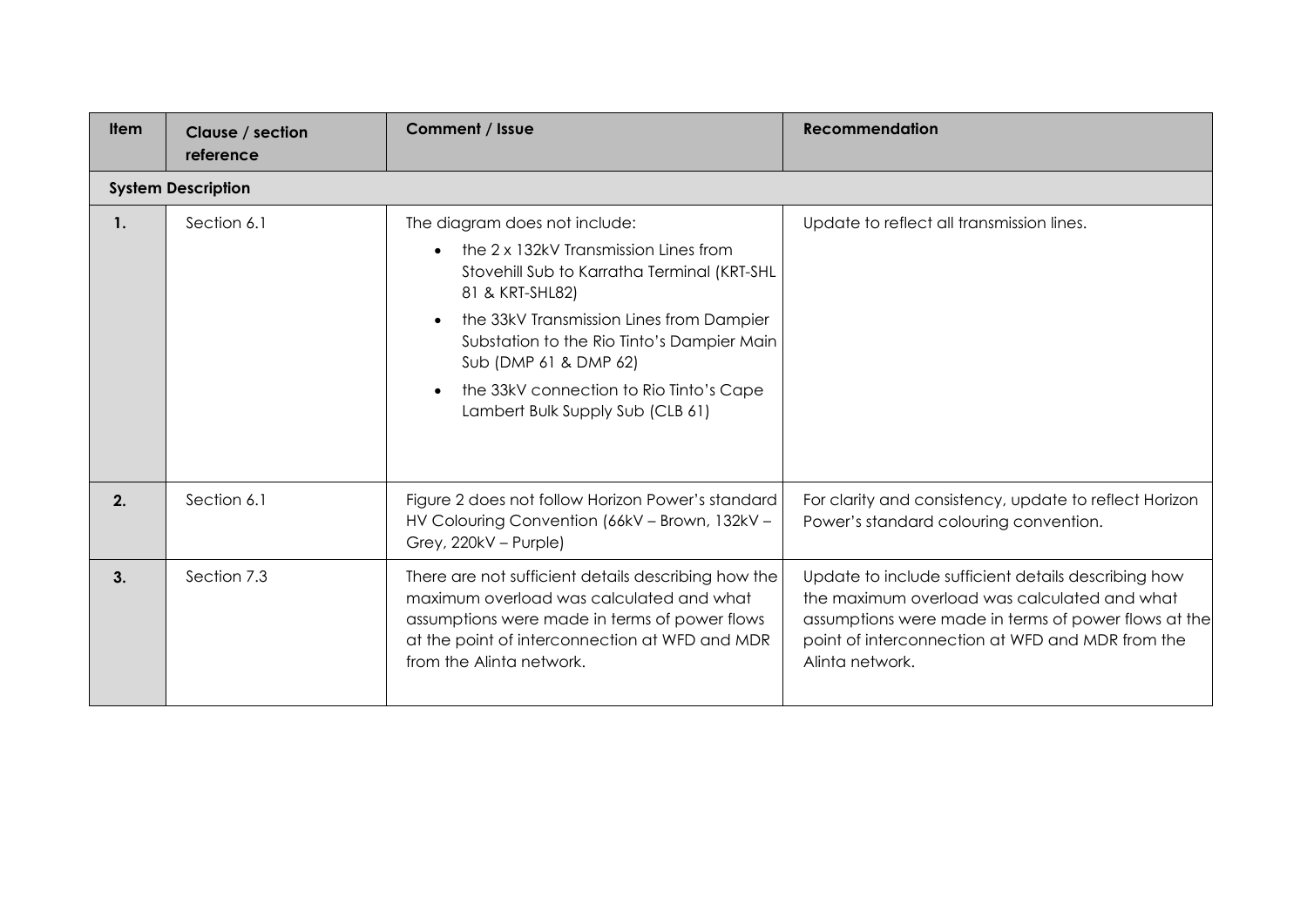| <b>Item</b> | Clause / section<br>reference | Comment / Issue                                                                                                                                                                                                                                                                                                                                                                                                                                                                                                                                                   | <b>Recommendation</b>                                                                                                                                     |
|-------------|-------------------------------|-------------------------------------------------------------------------------------------------------------------------------------------------------------------------------------------------------------------------------------------------------------------------------------------------------------------------------------------------------------------------------------------------------------------------------------------------------------------------------------------------------------------------------------------------------------------|-----------------------------------------------------------------------------------------------------------------------------------------------------------|
| 4.          | Section 7.3                   | Table 1 shows transmission lines owned by Alinta<br>Energy. Alinta Energy considers that this is beyond<br>the scope of what the Horizon Power System<br>Description document should cover. Horizon<br>Power should not display constraints of Alinta's<br>lines without prior consent and understanding of<br>load flows of Alinta's customers.<br>Further, the references in Table 1 are not reflected<br>in the single line diagram.<br>Finally, the limits in the fourth column and<br>supporting text could be drafted in an easier to<br>understand manner. | Remove reference to any Alinta Energy lines.<br>Reflect the references in Table 1 in the SLD.                                                             |
| 5.          | Section 7.3                   | Table 2 shows Generation Limits to resolve<br>network constraints but does not give sufficient<br>details of credible scenarios and non-credible<br>scenarios. It appears that Horizon Power has<br>taken a worst case scenario for these<br>contingencies.<br>Further, there is insufficient information in the<br>system description to interpret the impact of<br>these limits. For example, what are the West and<br>East Pilbara load centres, where are they in<br>relation to the diagrams provided?                                                       | Amend to give sufficient details of credible scenarios<br>and non-credible scenarios.<br>Amend to show a most likely scenario for these<br>contingencies. |
| 6.          | Section 8.2                   | Incorrect reference.                                                                                                                                                                                                                                                                                                                                                                                                                                                                                                                                              | Amend reference from "Appendix A. Spare<br>Transformer Capacities" at Substations to "Appendix<br>$B$ "                                                   |
| 7.          | Section 9 and appendix 2      | Section 9 outlines Wedgefield Substation<br>transformer replacement works, which are due to<br>be in service FY21/22. We would expect these                                                                                                                                                                                                                                                                                                                                                                                                                       | Update table 2 in appendix 2 to reflect the major<br>network investments outlined in section 9.                                                           |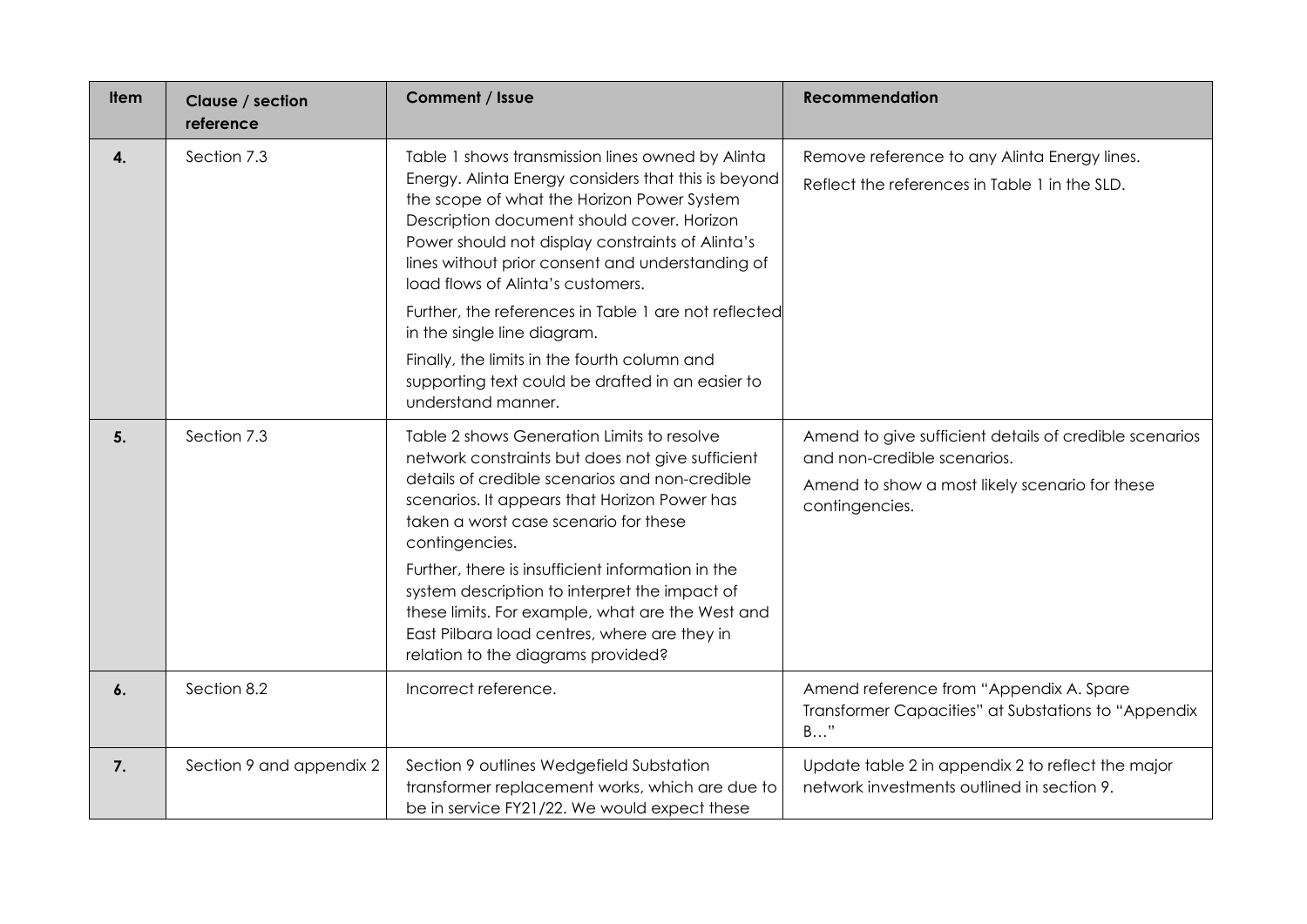| ltem | Clause / section<br>reference                             | Comment / Issue                                                                                                                                                                                                                                                                                                                                                                                                 | <b>Recommendation</b>                                                                                                                                                     |
|------|-----------------------------------------------------------|-----------------------------------------------------------------------------------------------------------------------------------------------------------------------------------------------------------------------------------------------------------------------------------------------------------------------------------------------------------------------------------------------------------------|---------------------------------------------------------------------------------------------------------------------------------------------------------------------------|
|      |                                                           | works to increase the substation capacity.<br>However, Appendix B table 2 shows a declining<br>spare capacity at the Wedgefield substation.                                                                                                                                                                                                                                                                     |                                                                                                                                                                           |
|      | <b>User Access Guide</b>                                  |                                                                                                                                                                                                                                                                                                                                                                                                                 |                                                                                                                                                                           |
| 1.   | General                                                   | Section 42(1)(a) of the PNAC requires the User<br>Access Guide to clearly specify all process steps<br>and requirements.<br>While there are several process steps outlined in<br>the User Access Guide, it is difficult to get a<br>wholistic view of the process for various<br>application types. A flow chart or diagram would<br>assist users or applicants to understand the<br>process in greater detail. | Add a flow chart or diagram to assist users or<br>applicants to understand the process in greater<br>detail, to ensure the requirements of section $42(1)(a)$<br>are met. |
| 2.   | Table 1.2 Defined Terms                                   | Several definitions are missing the reference<br>source:<br>competing application<br>Decision<br>Mutually exclusive competing application                                                                                                                                                                                                                                                                       | Update to include the reference source.                                                                                                                                   |
| 3.   | Table 1.2 Defined terms<br>and reference to the<br>"Code" | Several defined terms refer to having the same<br>meaning as the Code.<br>Code is then defined as both the PNAC and<br>ENAC in the defined terms (due to the reference<br>to "ENAC or Code" on page 6 of 31 of the User<br>Access Guide).                                                                                                                                                                       | Remove "or Code" from the title for the defined term<br>"ENAC or Code".                                                                                                   |
| 4.   | Table 1.2 Defined Terms                                   | The Horizon Power Pilbara Network Business<br>definition:<br>includes the italicised term "ringfenced<br>$\bullet$<br>business" which indicates that it is a                                                                                                                                                                                                                                                    | Amend, as appropriate.                                                                                                                                                    |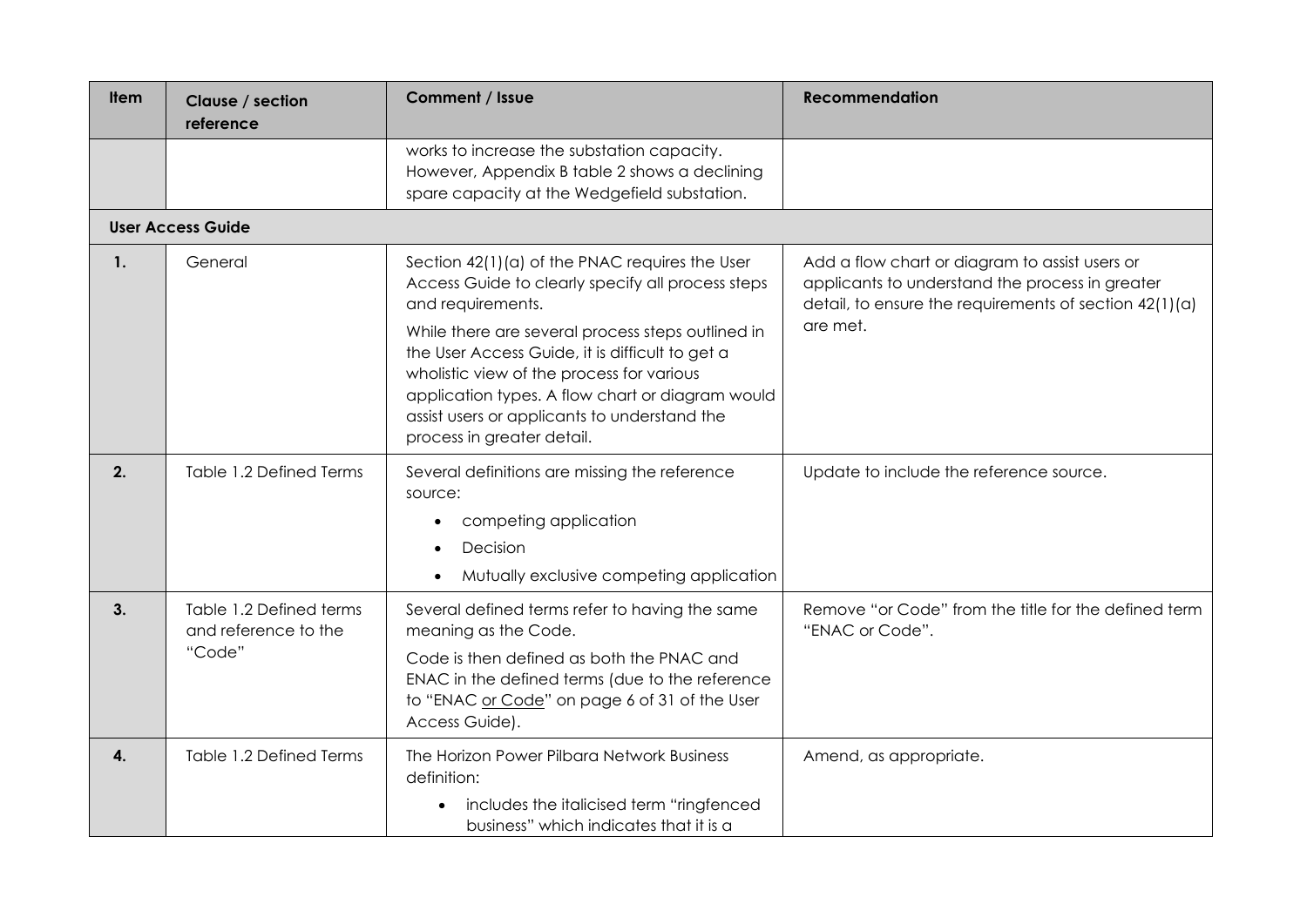| ltem               | Clause / section<br>reference       | Comment / Issue                                                                                                                                                                                                                                                                                                                                                                                                                                                                                                                                                                                                                                | <b>Recommendation</b>                                                                                                                                                       |
|--------------------|-------------------------------------|------------------------------------------------------------------------------------------------------------------------------------------------------------------------------------------------------------------------------------------------------------------------------------------------------------------------------------------------------------------------------------------------------------------------------------------------------------------------------------------------------------------------------------------------------------------------------------------------------------------------------------------------|-----------------------------------------------------------------------------------------------------------------------------------------------------------------------------|
|                    |                                     | defined term in the User Access Guide.<br>However, there is no corresponding<br>definition.<br>includes the italicised term "capacity"<br>which is then defined as the maximum<br>rate that electricity can be transferred.<br>For the purposes of this definition -<br>capacity should not be italicised. This<br>issue is also present in section 1.3.                                                                                                                                                                                                                                                                                       |                                                                                                                                                                             |
| 5.                 | Table 1.2 Defined Terms             | The definition of the NWIS differs from the<br>definition in the PNAC, which refers to the<br>definition of interconnected Pilbara System in the<br>Act.                                                                                                                                                                                                                                                                                                                                                                                                                                                                                       | To avoid any unintended consequences - update to<br>refer to/reflect the PNAC/Act rather than another<br>piece of legislation which has a slightly different<br>definition. |
| $\boldsymbol{6}$ . | Section $1.4 -$ access<br>scenarios | Section 1.4 allows for two types of access<br>scenarios:<br>1. Scenarios where a party is seeking to modify<br>an existing connection point (Modify Access<br>Contract).<br>2. New connections (and the entering into of an<br>associated access contract for that new<br>connection point) - Paired Access.<br>Alinta Energy considers that there is potentially a<br>third type of access scenario where an access<br>seeker may seek to access an "existing"<br>connection point but may need to enter an access<br>contract to access that existing connection point,<br>which doesn't seem to be allowed under this User<br>Access Guide. | Update to allow for a third category of access.                                                                                                                             |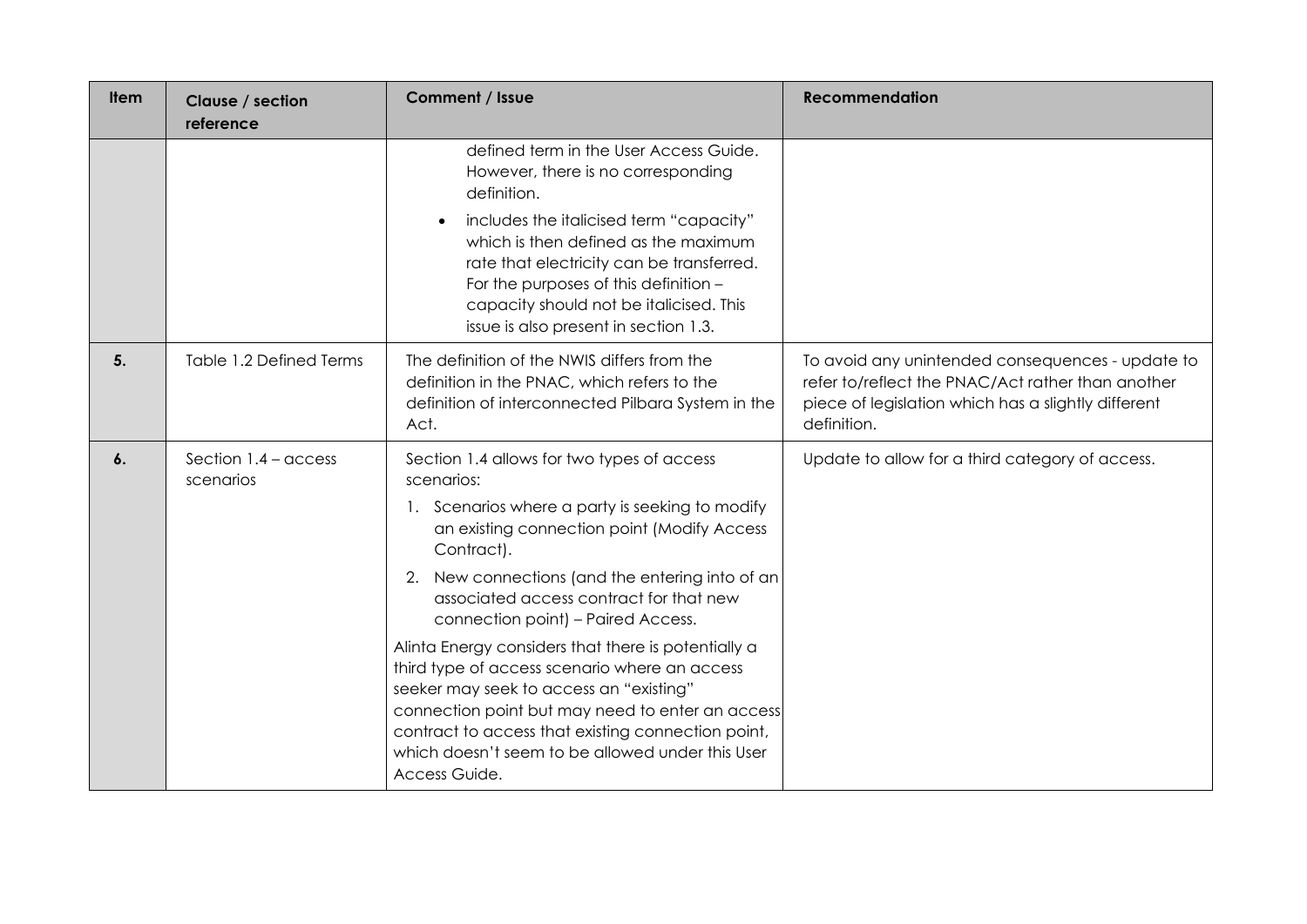| <b>Item</b> | Clause / section<br>reference                                          | Comment / Issue                                                                                                                                                                                                                                                                                                                                                                                                                                                                                                                                                                        | <b>Recommendation</b>                                                                                                                                                                                                                                                                                                                                                                                                                                                                                                                                                                                                                                                                                                                |
|-------------|------------------------------------------------------------------------|----------------------------------------------------------------------------------------------------------------------------------------------------------------------------------------------------------------------------------------------------------------------------------------------------------------------------------------------------------------------------------------------------------------------------------------------------------------------------------------------------------------------------------------------------------------------------------------|--------------------------------------------------------------------------------------------------------------------------------------------------------------------------------------------------------------------------------------------------------------------------------------------------------------------------------------------------------------------------------------------------------------------------------------------------------------------------------------------------------------------------------------------------------------------------------------------------------------------------------------------------------------------------------------------------------------------------------------|
| 7.          | Section $2.2 -$<br>determination of costs for<br>preliminary enquiries | The preliminary enquiries section notes that "We<br>will promptly respond to discuss your enquiry and<br>where applicable, next steps and applicable<br>fees".<br>Alinta Energy does not consider that this meets<br>the requirements of section 42(2)(e) of the PNAC<br>which outlines that a user access guide should<br>"include the basis for determining how<br>reasonable costs to be paid by the application in<br>respect of preliminary enquiries will be<br>calculated".                                                                                                     | Amend to meet the requirements of section 42(2)(e)<br>of the PNAC.                                                                                                                                                                                                                                                                                                                                                                                                                                                                                                                                                                                                                                                                   |
| 8.          | Section 3.1 - Design<br>Invoice                                        | Section 3.1 specifies that Horizon Power will issue a<br>Design Invoice of \$6,287 and if more costs are<br>incurred above this a user will be charged the<br>additional costs.<br>This seems a very high amount for what is<br>essentially household load connections,<br>considering Horizon Power reserves the right to<br>charge more on top.<br>Alinta Energy does not consider that this meets<br>the requirements of section 42(2)(c) of the PNAC,<br>in that it does not balance the interests of the NSP<br>and reasonably foreseeable requirements of the<br>user/applicant. | Amend section 3.2 so that Horizon Power is only<br>entitled to pass on costs in excess of \$6,287 that are<br>reasonable and are subject to the User's prior written<br>consent (not to be unreasonably withheld on<br>production of supporting evidence from Horizon<br>Power as to the reasonable additional costs).<br>It is unreasonable for the guide to provide that the<br>design costs in excess of \$6287 are non-refundable if<br>the User does not have the opportunity to approve<br>the additional costs in order to progress the Paired<br>Application.<br>Failure to agree the extra costs should not be grounds<br>for Horizon Power determining that the user has not<br>satisfactorily progressed the application. |
| 9.          | Section 3.1 - Design<br>Invoice                                        | The User Access Guide imposes a Design Invoice<br>cost of \$6,287 - which is close to Western Power's<br>cost for "complex" designs - regardless of the                                                                                                                                                                                                                                                                                                                                                                                                                                | Offering different design fees based on the<br>complexity of the design. While Alinta Energy<br>recognises that Horizon Power's costs may be higher<br>due to its operating environment, Western Power's                                                                                                                                                                                                                                                                                                                                                                                                                                                                                                                             |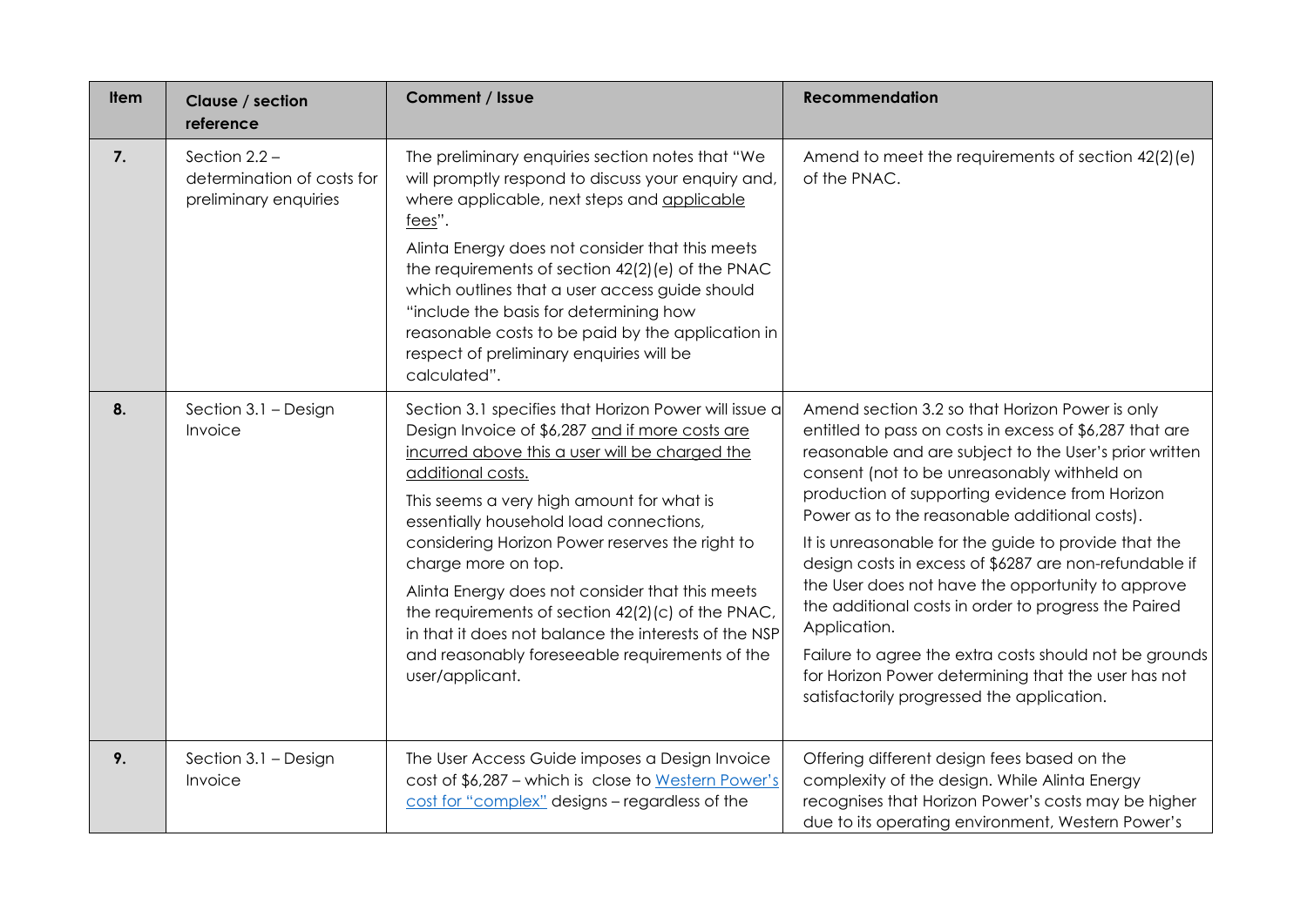| <b>Item</b> | Clause / section<br>reference                                                                       | Comment / Issue                                                                                                                                                                                                                                                                                                                                                                                                                                                                                                                                                                                                                                                                                                                                                                                                   | <b>Recommendation</b>                                                                                                                                                                                                                                                                                                                                                                                                                                                                                                                                                                                                                       |
|-------------|-----------------------------------------------------------------------------------------------------|-------------------------------------------------------------------------------------------------------------------------------------------------------------------------------------------------------------------------------------------------------------------------------------------------------------------------------------------------------------------------------------------------------------------------------------------------------------------------------------------------------------------------------------------------------------------------------------------------------------------------------------------------------------------------------------------------------------------------------------------------------------------------------------------------------------------|---------------------------------------------------------------------------------------------------------------------------------------------------------------------------------------------------------------------------------------------------------------------------------------------------------------------------------------------------------------------------------------------------------------------------------------------------------------------------------------------------------------------------------------------------------------------------------------------------------------------------------------------|
|             |                                                                                                     | complexity of the design.                                                                                                                                                                                                                                                                                                                                                                                                                                                                                                                                                                                                                                                                                                                                                                                         | charges are below for reference:<br>\$1,320 for "standard" designs<br>\$3,300 for "detailed" designs<br>\$6,600 for "complex" designs                                                                                                                                                                                                                                                                                                                                                                                                                                                                                                       |
| 10.         | Section $3.2 -$ timing for<br>access offer when no<br>further investigations are<br>needed          | The User Access Guide states that "We will<br>generally issue you with an Access Offer within<br>thirty (30) business days of confirmation of a<br>Complete Application and payment of the<br>Design Invoice."<br>Alinta considers the words "generally" has been<br>inserted in the PNAC in order to capture that the<br>timeframes may be extended in the<br>circumstances set out in section 71.<br>Alinta Energy does not consider that section 3.2<br>meets the requirements of section 42(5) of the<br>PNAC as it does not set the maximum timeframe<br>within which the NSP will give an access offer.<br>In addition, section 3.2 is inconsistent with the<br>requirements in section 42(1)(b) and (c) of the<br>PNAC which provides that the process for<br>determining timeframes is clearly specified. | Section 3.2 should be amended to remove the words<br>"generally" in the opening paragraph to comply with<br>the requirements of clause 42(5).<br>In addition to the circumstances set out in section 8 of<br>the User Access Guide, if Horizon Power considers that<br>it may need more than 30 business days to issue an<br>Access Offer it should, in accordance with PNAC,<br>clearly specify what those delays may be and the<br>maximum timeframe in which an Access Offer will be<br>made. This will give effect to section 42(1)(c) of the<br>PNAC allowing the user to hold Horizon Power to its<br>clear timeframes and processes. |
| 11.         | Section 3.2 and section 8<br>- timing for access offer<br>when further investigations<br>are needed | When read together it is not clear what the<br>maximum timeframe will be for an access offer to<br>be made when further investigations need to be<br>conducted.<br>Alinta Energy does not consider that this meets<br>the requirements of either:<br>section 42(5)(b) of the PNAC as it does not<br>$\bullet$<br>set the maximum timeframe within which                                                                                                                                                                                                                                                                                                                                                                                                                                                           | Amend to add a maximum timeframe in order to<br>meet the requirements of clause 42(5).                                                                                                                                                                                                                                                                                                                                                                                                                                                                                                                                                      |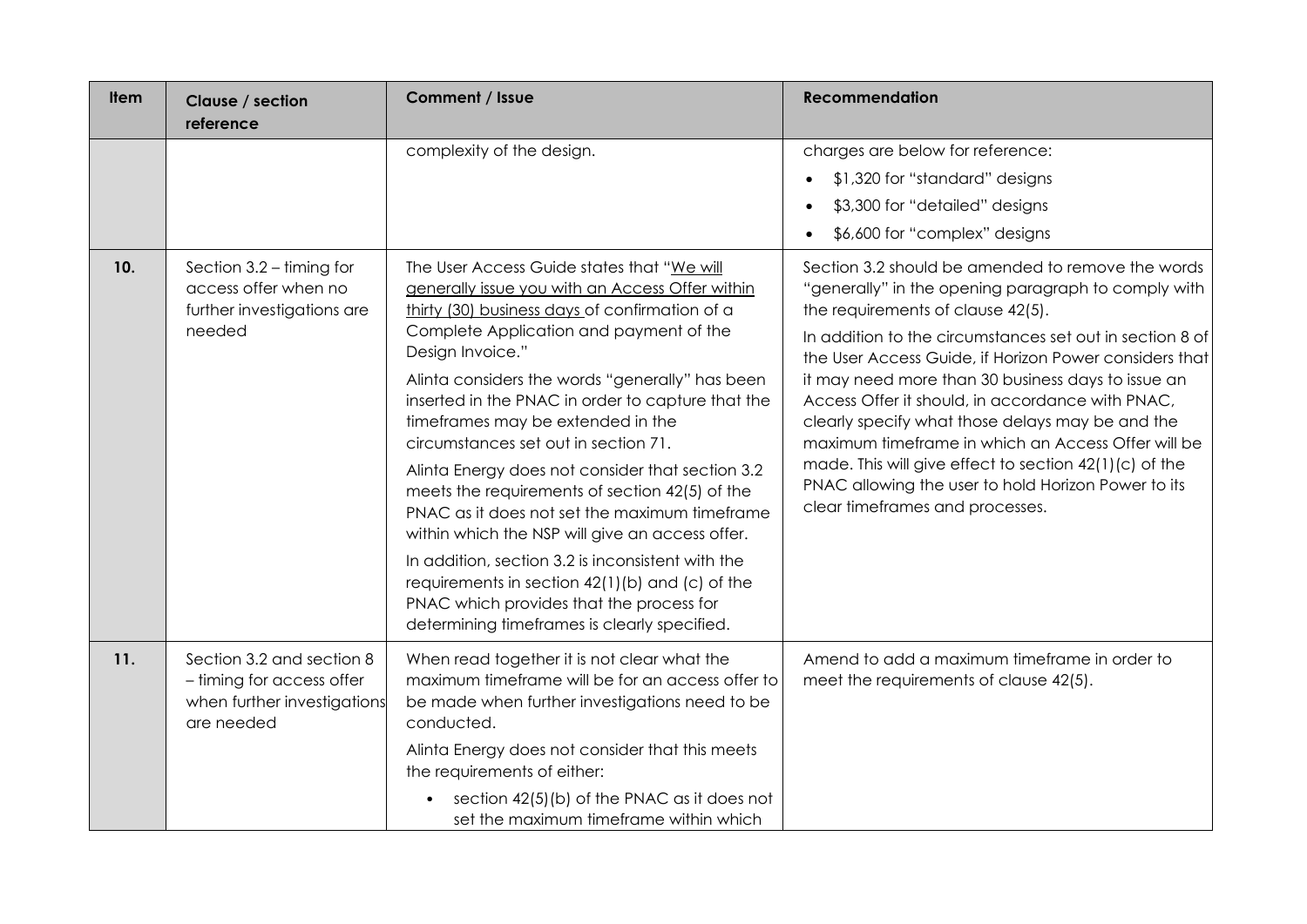| <b>Item</b> | Clause / section<br>reference                        | Comment / Issue                                                                                                                                                                                                                                                                                                                                                                                                                                                                                                                                                                                                                                                                                                                                                                                                                                                                                                                                                                                                                                                                      | <b>Recommendation</b>                                                                                                                                                                                                                                                                                                                                                                                                                                                                                                                                                                                                                                                                                                                                                                                                                                                                                                                                  |
|-------------|------------------------------------------------------|--------------------------------------------------------------------------------------------------------------------------------------------------------------------------------------------------------------------------------------------------------------------------------------------------------------------------------------------------------------------------------------------------------------------------------------------------------------------------------------------------------------------------------------------------------------------------------------------------------------------------------------------------------------------------------------------------------------------------------------------------------------------------------------------------------------------------------------------------------------------------------------------------------------------------------------------------------------------------------------------------------------------------------------------------------------------------------------|--------------------------------------------------------------------------------------------------------------------------------------------------------------------------------------------------------------------------------------------------------------------------------------------------------------------------------------------------------------------------------------------------------------------------------------------------------------------------------------------------------------------------------------------------------------------------------------------------------------------------------------------------------------------------------------------------------------------------------------------------------------------------------------------------------------------------------------------------------------------------------------------------------------------------------------------------------|
|             |                                                      | the NSP will give an access offer; or<br>section 42(1)(b) and (c) of the PNAC which<br>$\bullet$<br>provides that the process for determining<br>timeframes is clearly specified.                                                                                                                                                                                                                                                                                                                                                                                                                                                                                                                                                                                                                                                                                                                                                                                                                                                                                                    |                                                                                                                                                                                                                                                                                                                                                                                                                                                                                                                                                                                                                                                                                                                                                                                                                                                                                                                                                        |
| 12.         | Section 3.2 - connection<br>costs                    | Horizon Power has stated that the access offer is<br>not final and non-binding, and that the user will:<br>be liable for the total final connection cost<br>(regardless of a previously indicated<br>estimate); and<br>have no claim or right or cause of action<br>against Horizon Power Pilbara Network<br>Business for any errors, omissions or any<br>discrepancy between the connection cost<br>estimate and the final connection cost.<br>This is a disproportionate risk on the user and<br>Alinta Energy does not consider that this meets<br>the requirements set out in section 42(2)(c) of the<br>PNAC, in that it does not balance the interests of<br>the NSP and reasonably foreseeable<br>requirements of the user/applicant.<br>Alinta disagrees that the connection cost<br>estimate are not final and binding. This is<br>inconsistent with section 71(3)(c) of the PNAC<br>which states that the terms of the Access Offer be<br>in the form capable of acceptance. Any price<br>that is not binding is void for uncertainty and is not<br>capable of acceptance. | Amend Section 3.2 to delete the words "regardless of<br>a previously indicated estimate".<br>If Horizon Power wants to recover costs above the<br>indicated estimate that should be in accordance with<br>the Contributions Policy or with the User's prior written<br>consent (not to be unreasonably withheld on<br>production of supporting evidence from Horizon<br>Power as to the reasonable costs above the initial<br>estimate).<br>Delete the wording which limits Horizon Power's<br>liability for errors and omissions. Horizon Power's liability<br>should only be limited to the extent that any errors or<br>omissions are directly caused by misinformation<br>provided by the user.<br>Delete the words "not final and binding". If Horizon<br>Power has reasonable grounds for incurring<br>reasonable additional costs, the access offer should<br>provide a mechanism for allowing these costs to be<br>passed through to the user. |
| 13.         | Section 3.2 - Conditions<br>for access offer and ISO | The User Access Guide states that an access offer<br>is conditional on the Pilbara ISO certification                                                                                                                                                                                                                                                                                                                                                                                                                                                                                                                                                                                                                                                                                                                                                                                                                                                                                                                                                                                 | The User Access Guide should be amended to reflect<br>that some connections will be exempt from ISO<br>certification (once the access and connection                                                                                                                                                                                                                                                                                                                                                                                                                                                                                                                                                                                                                                                                                                                                                                                                   |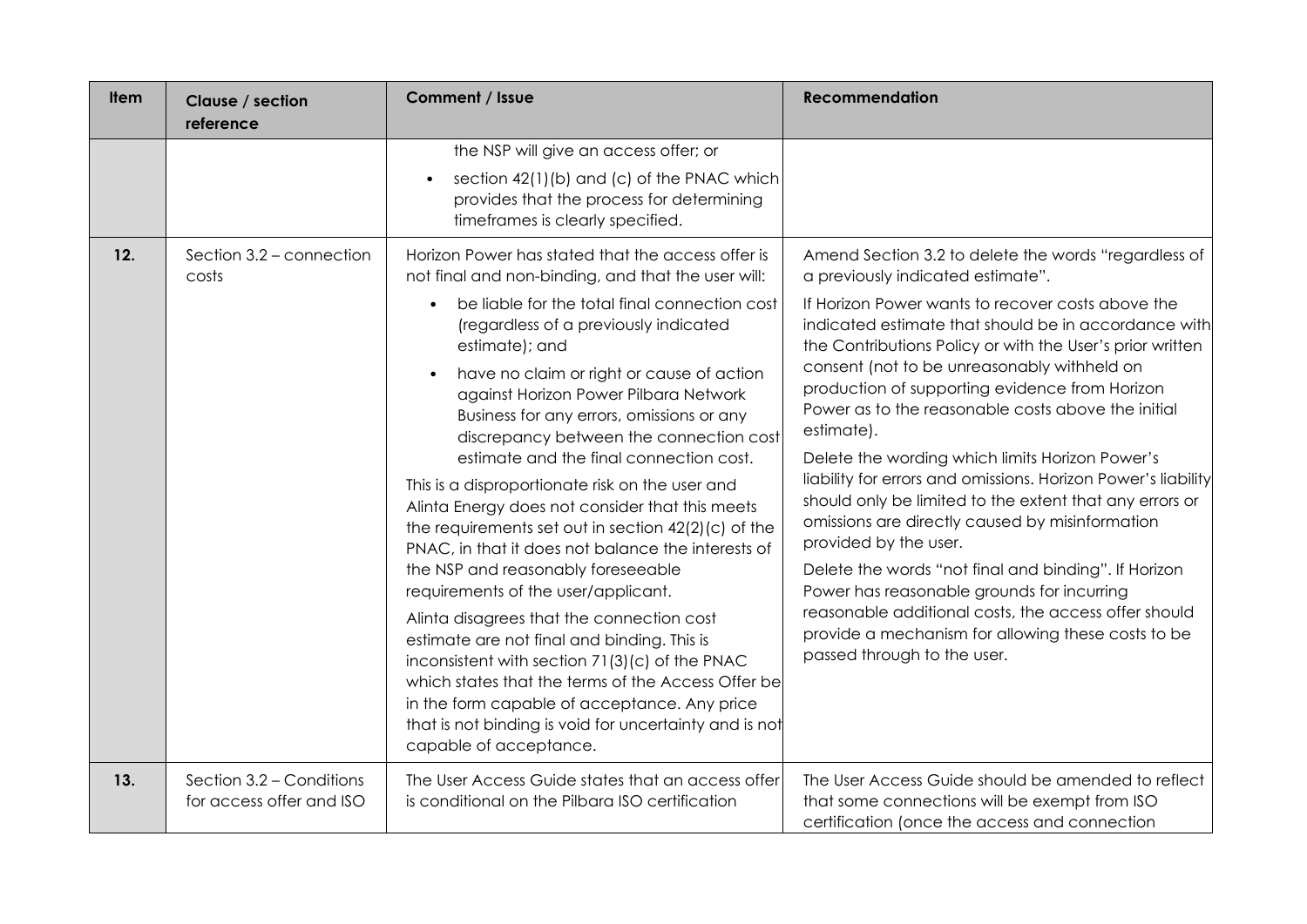| <b>Item</b> | Clause / section<br>reference                                                                              | <b>Comment / Issue</b>                                                                                                                                                                                                                                                                                                                                                                                                                                                                                     | <b>Recommendation</b>                                                                                                                                                                                                                                     |
|-------------|------------------------------------------------------------------------------------------------------------|------------------------------------------------------------------------------------------------------------------------------------------------------------------------------------------------------------------------------------------------------------------------------------------------------------------------------------------------------------------------------------------------------------------------------------------------------------------------------------------------------------|-----------------------------------------------------------------------------------------------------------------------------------------------------------------------------------------------------------------------------------------------------------|
|             | certification                                                                                              | under section 270(2) of the PNR.<br>This section includes the concept of an exempt<br>connection which does not need ISO<br>certification.                                                                                                                                                                                                                                                                                                                                                                 | procedure has been published).                                                                                                                                                                                                                            |
| 14.         | Section 4.1 $-$<br>determination of<br>reasonable costs when<br>further investigations are<br>not required | It is not clear what the Design Fee Invoice will be<br>or is estimated to be when there are no<br>investigations required to complete the paired<br>application, as this term is not defined, and is not<br>linked to the Design Invoice referred to in section<br>3.1 of the User Access Guide.                                                                                                                                                                                                           | Update to provide additional detail on what the<br>Design Fee Invoice is, and how it will be calculated.                                                                                                                                                  |
| 15.         | Section 4.1 -<br>determination of<br>reasonable costs when<br>further investigations are<br>required       | It is not clear how an "invoice" will be calculated<br>when further investigations are required.<br>Alinta Energy does not consider that this meets<br>the requirements of sections 42(2)(h) of the PNAC<br>which outlines that a user access guide should<br>include "the basis for determining reasonable<br>costs to be paid by the applicant in respect of<br>further investigations".                                                                                                                 | Amend to meet the requirements of section 42(2)(h)<br>of the PNAC.                                                                                                                                                                                        |
| 16.         | Section 4.1 - assessment<br>of paired application                                                          | Alinta Energy does not consider that this meets<br>the requirements of section 42(2)(h) of the PNAC<br>which outlines that a user access guide should<br>"describe the arrangements for undertaking<br>further investigations".<br>Firstly, it is not clear in this instance what processes<br>Horizon is undertaking to assess the paired<br>application - i.e. what triggers the further<br>investigation.<br>Secondly, the User Access Guide states that the<br>applicant "may be required to provide a | Add additional information on the software model<br>and model inputs.<br>Please provide information on what triggers the further<br>investigation, what constitutes an "investigation<br>proposal" and an estimate of what such a proposal<br>might cost. |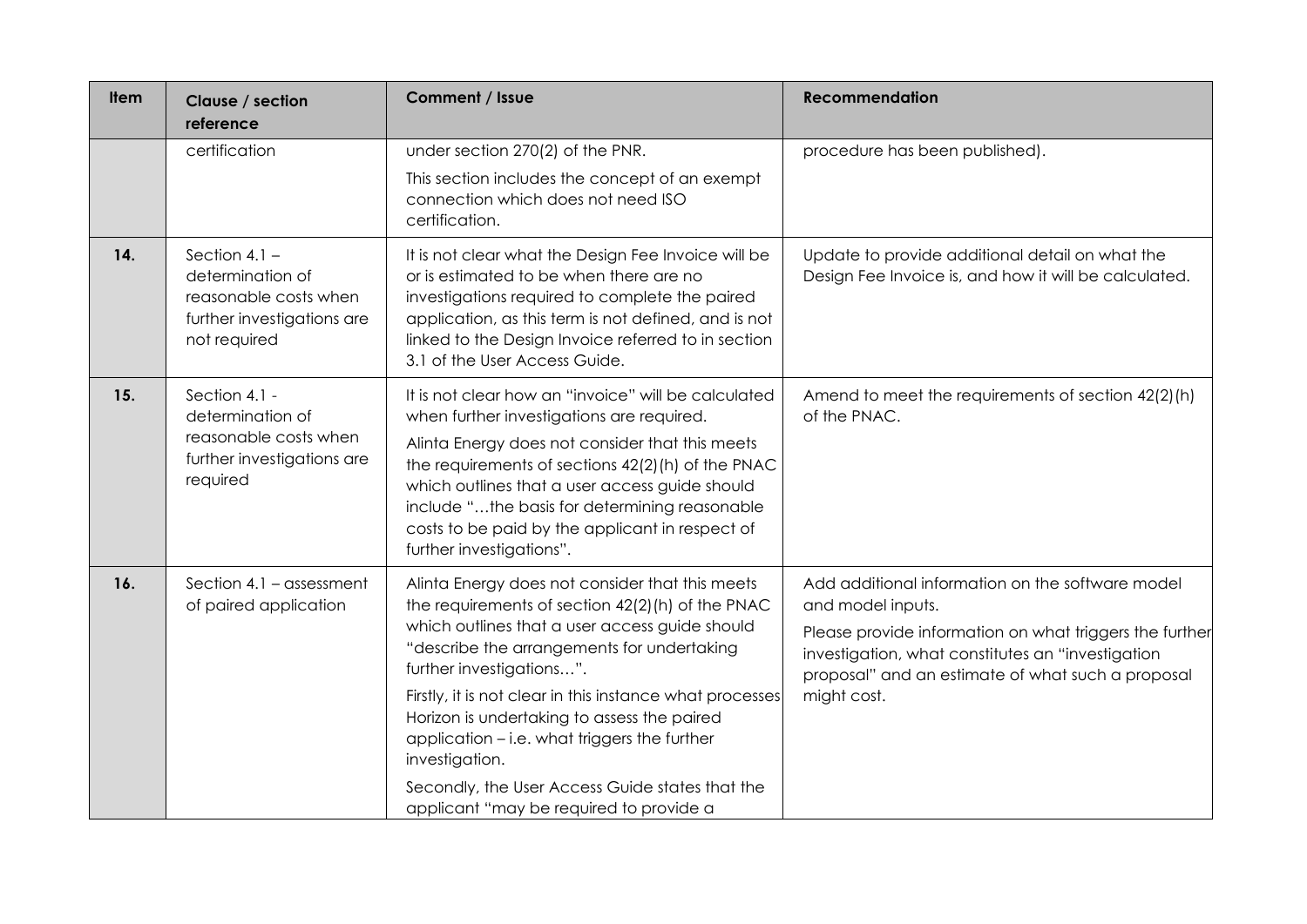| <b>Item</b> | Clause / section<br>reference                                                          | Comment / Issue                                                                                                                                                                                                                                                                                                                                                                                                                                                             | <b>Recommendation</b>                                                                                                                                                                                                                                                                                                                                 |
|-------------|----------------------------------------------------------------------------------------|-----------------------------------------------------------------------------------------------------------------------------------------------------------------------------------------------------------------------------------------------------------------------------------------------------------------------------------------------------------------------------------------------------------------------------------------------------------------------------|-------------------------------------------------------------------------------------------------------------------------------------------------------------------------------------------------------------------------------------------------------------------------------------------------------------------------------------------------------|
|             |                                                                                        | software model and model inputs." Please<br>provide context for this requirement for potential<br>applicants-under what circumstances it would<br>be required, software model & model inputs -<br>specify requirements (e.g. PowerFactory & version<br>number, extent of model input or parameter<br>requirements, extent of generator/load data<br>requirements).<br>This can be a costly element of the connection<br>process and should be appropriately defined.        |                                                                                                                                                                                                                                                                                                                                                       |
| 17.         | Section $4.4 -$ design<br>invoice (no further<br>investigations)                       | The guide does not define what the design<br>invoice is and at what stage in the process it is<br>issued.                                                                                                                                                                                                                                                                                                                                                                   | Clarify what the design invoice covers and when it will<br>be issued in the process. Outline the basis by which<br>the amount on the invoice will be determined.                                                                                                                                                                                      |
| 18.         | Section $4.4 -$<br>determination of<br>reasonable costs (no<br>further investigations) | The User Access Guide states that " we will<br>generally issue you with an Access Offer within<br>thirty (30) business days of confirmation of a<br>Complete Application and payment of the<br>Design Invoice (and any other costs)."<br>It is also not clear what these "other costs" may<br>entail.<br>Alinta Energy does not consider that this meets<br>the requirements of sections $42(2)(c)$ , in that the<br>interests of the user and the NSP are not<br>balanced. | The reference to any other costs should be deleted. It<br>is not clear to Alinta what "other costs" Horizon Power<br>could incur that are not already captured in the<br>Design Invoice. Any additional costs above the<br>Design Invoice should be reasonable, clearly<br>specified and invoiced to the user with reasonable<br>supporting evidence. |
| 19.         | Section 4.4 - timing for<br>access offer (no further<br>investigations)                | The User Access Guide states that, for<br>applications where no further investigation is<br>required "we will generally issue you with an<br>Access Offer within thirty (30) business days of                                                                                                                                                                                                                                                                               | As above, Section 4.4 should be amended to remove<br>the words "generally" in the opening paragraph to<br>comply with the requirements of clause 42(5).<br>References should be made to the circumstances set                                                                                                                                         |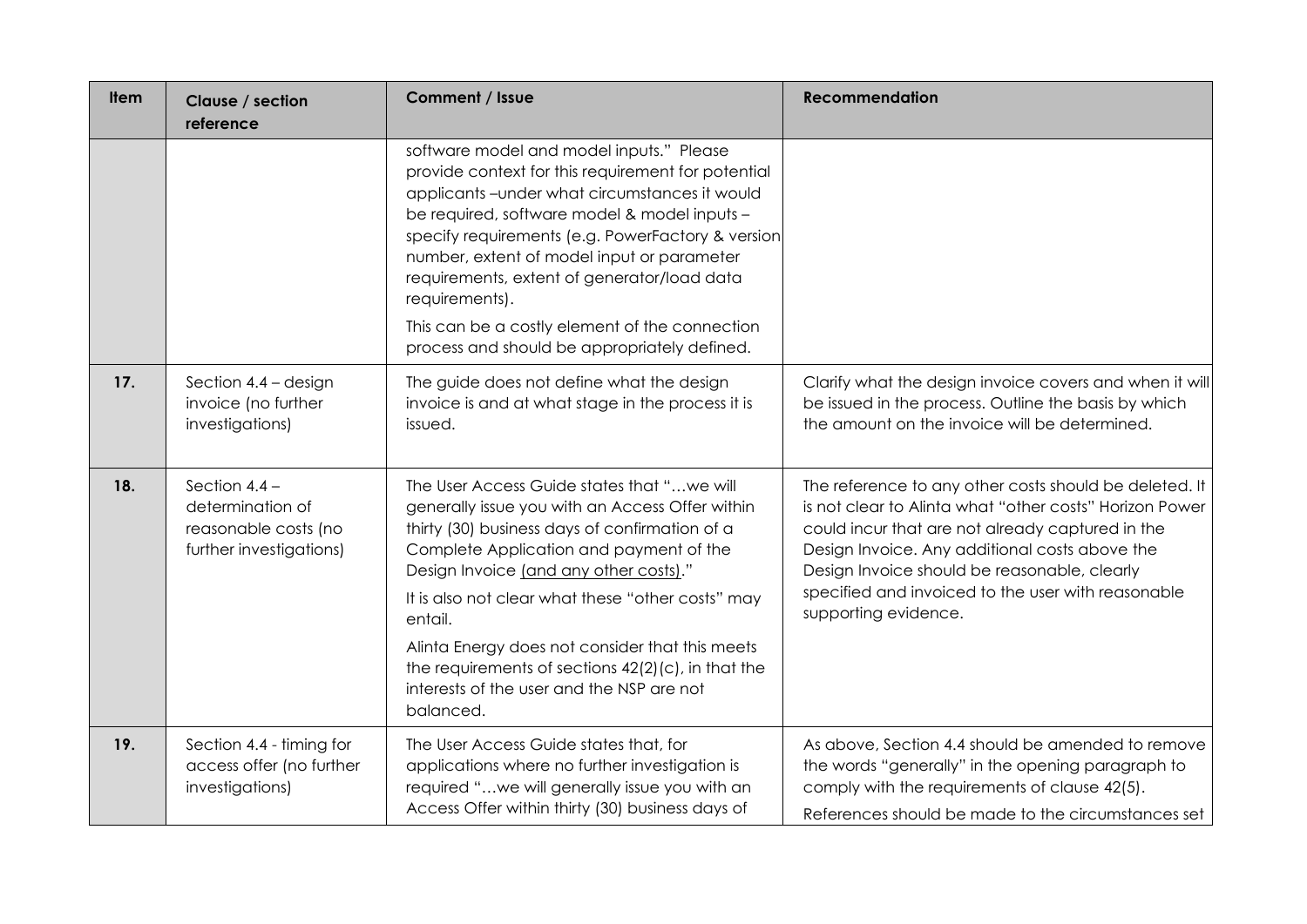| <b>Item</b> | Clause / section<br>reference                                                                            | Comment / Issue                                                                                                                                                                                                                                                                                                                                                                                                                                                                                                                                                                                                                                                                                           | <b>Recommendation</b>                                                                                                                                                                                                                                                                                                                                                                                                                                                                                                                                                                                                                                                                                                                                                                                                     |
|-------------|----------------------------------------------------------------------------------------------------------|-----------------------------------------------------------------------------------------------------------------------------------------------------------------------------------------------------------------------------------------------------------------------------------------------------------------------------------------------------------------------------------------------------------------------------------------------------------------------------------------------------------------------------------------------------------------------------------------------------------------------------------------------------------------------------------------------------------|---------------------------------------------------------------------------------------------------------------------------------------------------------------------------------------------------------------------------------------------------------------------------------------------------------------------------------------------------------------------------------------------------------------------------------------------------------------------------------------------------------------------------------------------------------------------------------------------------------------------------------------------------------------------------------------------------------------------------------------------------------------------------------------------------------------------------|
|             |                                                                                                          | confirmation of a Complete Application and<br>payment of the Design Invoice (and any other<br>costs)."<br>Alinta considers the words "generally" has been<br>inserted in the PNAC in order to capture that the<br>timeframes may be extended in the<br>circumstances set out in section 71.<br>Alinta Energy does not consider that section 4.4<br>meets the requirements of section 42(5) of the<br>PNAC as it does not set the maximum timeframe<br>within which the NSP will give an access offer.<br>In addition, section 4.4 is inconsistent with the<br>requirements in section 42(1)(b) and (c) of the<br>PNAC which provides that the process for<br>determining timeframes is clearly specified. | out in section 8 of the User Access Guide as to when<br>this timeframe can be extended. If Horizon Power<br>considers that it may need more than 30 business<br>days to issue an Access Offer it should, in accordance<br>with PNAC, clearly specify what those delays may be<br>and the maximum timeframe in which an Access<br>Offer will be made. This will give effect to section<br>42(1)(c) of the PNAC allowing the user to hold Horizon<br>Power to its clear timeframes and processes.                                                                                                                                                                                                                                                                                                                           |
| 20.         | Section 4.3 and 4.4 -<br>timing for access offer<br>when further investigations<br>are needed - option 1 | The note under option 1 in the User Access Guide<br>states:<br>"Section 42(5) of the Code requires Horizon Power<br>Pilbara Network Business to issue an Access Offer<br>to an applicant generally within 60 business days<br>after receipt of a Complete Application where<br>further investigations are required. We will, if<br>requested, issue an Access Offer within the<br>timeframe prescribed in section 43(3) of the Code<br>but this will be based on a high-level connection<br>cost estimate".<br>Firstly, we have assumed the second section<br>reference is a typo and should be 42(5).<br>Secondly, Alinta Energy does not agree with<br>Horizon Power's interpretation of section 42(5). | As above, Section 4.4 should be amended to remove<br>the words "generally" in the opening paragraph to<br>comply with the requirements of clause 42(5).<br>References should be made to the circumstances set<br>out in section 8 of the User Access Guide as to when<br>this timeframe can be extended. If Horizon Power<br>considers that it may need more than 60 business<br>days to issue an Access Offer, it should, in<br>accordance with PNAC, clearly specify what those<br>delays may be and the maximum timeframe in which<br>an Access Offer will be made. This will give effect to<br>section 42(1)(c) of the PNAC allowing the user to hold<br>Horizon Power to its clear timeframes and processes.<br>We note that there is acknowledgment as to<br>complexity and length of user response times as to the |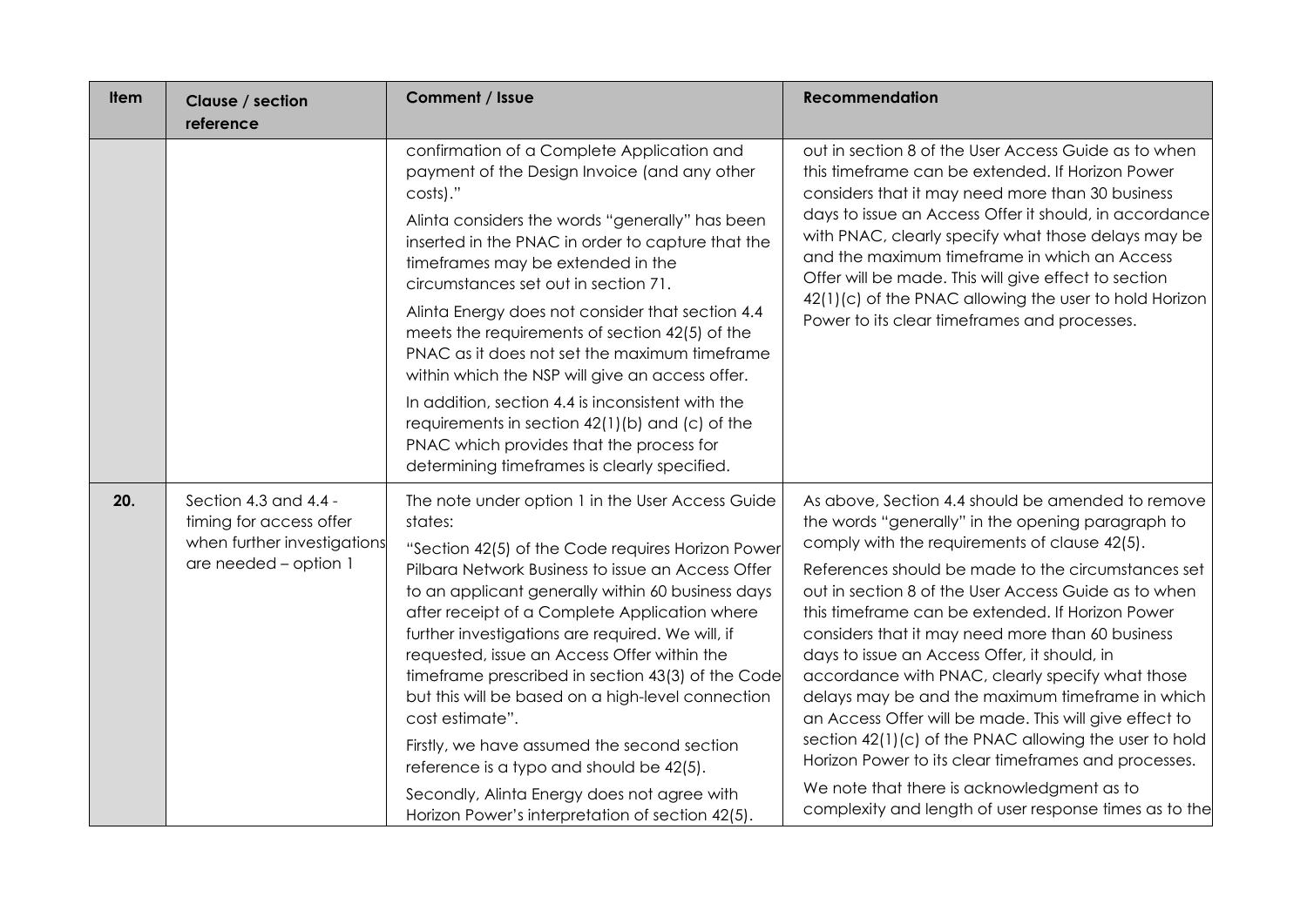| <b>Item</b> | Clause / section<br>reference                  | Comment / Issue                                                                                                                                                                                                                                                                                                                                                                                                                                                                                                                                                                                                                                                                                                                        | <b>Recommendation</b>                                                                                                                                                                                                                                                                                                                                                                                                        |
|-------------|------------------------------------------------|----------------------------------------------------------------------------------------------------------------------------------------------------------------------------------------------------------------------------------------------------------------------------------------------------------------------------------------------------------------------------------------------------------------------------------------------------------------------------------------------------------------------------------------------------------------------------------------------------------------------------------------------------------------------------------------------------------------------------------------|------------------------------------------------------------------------------------------------------------------------------------------------------------------------------------------------------------------------------------------------------------------------------------------------------------------------------------------------------------------------------------------------------------------------------|
|             |                                                | The clause states:<br>A user access guide must require the NSP to<br>process an access application expeditiously<br>and diligently and, subject to section 42(6),<br>must set a maximum timeframe in which the<br>NSP is to give an access offer to the<br>applicant. This timeframe should generally<br>be no more than -<br>$(a) \dots$ ; or<br>(b) 60 business days after receipt of a<br>completed access application where further<br>investigations are required.<br>Refer to commentary in row 18 for additional<br>detail.                                                                                                                                                                                                     | timeframes in which an Access Offer is made. This is<br>already captured in Section 8 of the User Access<br>Guide / section 71 of the PNAC. This does not justify<br>retaining the words "generally" and not setting a<br>maximum timeframe in which to provide the user with<br>an Access Offer.                                                                                                                            |
| 21.         | Section 4.4 - connection<br>$costs$ – option 1 | The note under option one states:<br>"Section 42(5) of the Code requires Horizon Power<br>Pilbara Network Business to issue an Access Offer<br>to an applicant generally within 60 business days<br>after receipt of a Complete Application where<br>further investigations are required. We will, if<br>requested, issue an Access Offer within the<br>timeframe prescribed in section 43(3) of the Code<br>but this will be based on a high-level connection<br>cost estimate".<br>Alinta Energy does not consider that this meets<br>the requirements of section 71(3)(c) in that an<br>access offer must be in a form capable of<br>acceptance by the applicant so as to constitute<br>a new or form part of an existing contract. | Amend wording under option 1 to provide for<br>"connection costs" detailed in such specificity that<br>are capable of acceptance by the User".<br>While Alinta acknowledges that costs may be subject<br>to change once further investigations are undertaken<br>(see further comments below), without detailed costs<br>being provided to the user, the pricing in any agreed<br>Access Offer will be void for uncertainty. |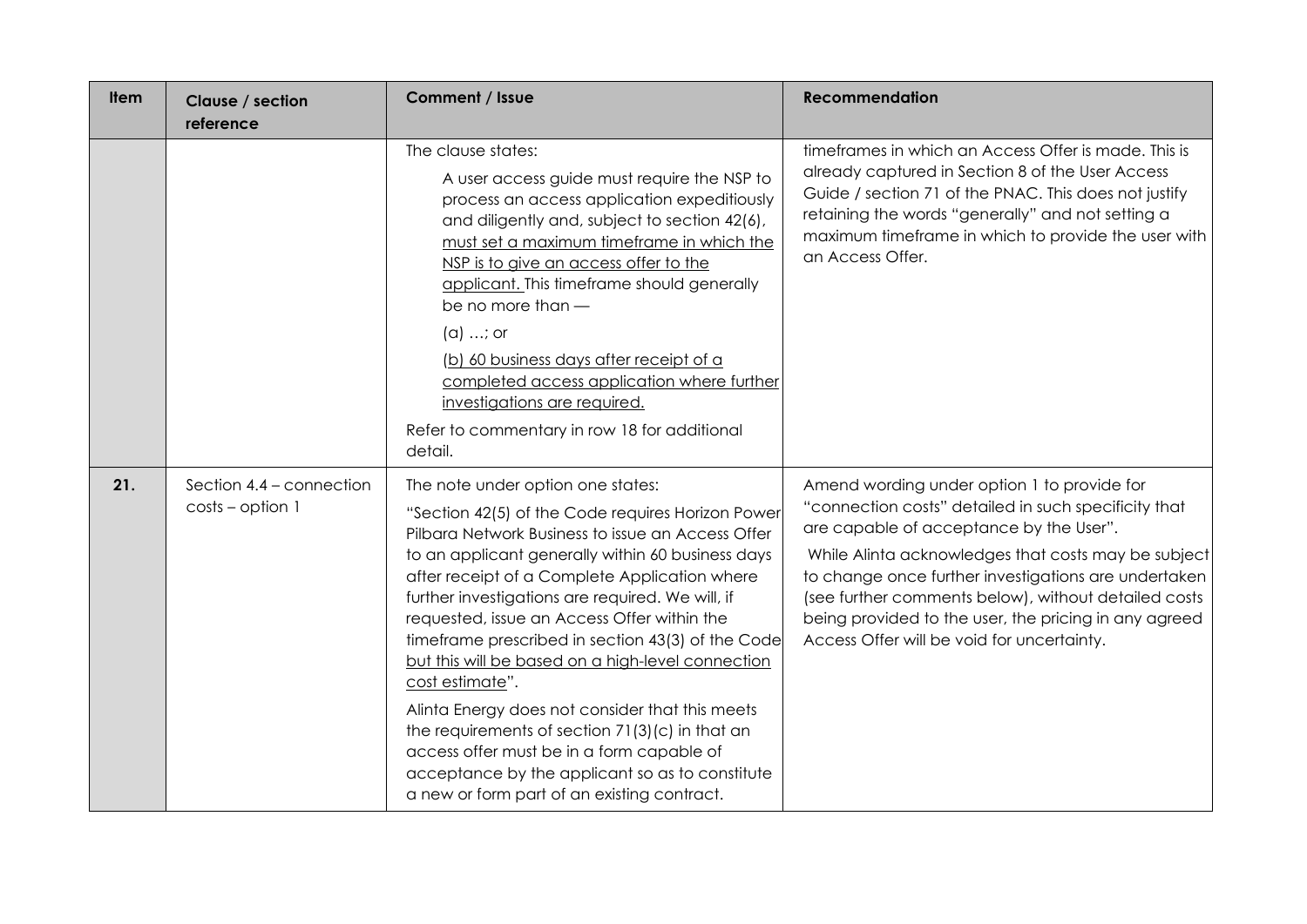| <b>Item</b> | Clause / section<br>reference                                                      | Comment / Issue                                                                                                                                                                                                                                                                                                                                                                                                                                                                                                                                                                                                                                                                                                                                                                                                                                | <b>Recommendation</b>                                                                                                                                                                                                                                                                                                                                                                                                                                                                                                                                                                                                                                                                                                                                                                                                                                                                                                                                  |
|-------------|------------------------------------------------------------------------------------|------------------------------------------------------------------------------------------------------------------------------------------------------------------------------------------------------------------------------------------------------------------------------------------------------------------------------------------------------------------------------------------------------------------------------------------------------------------------------------------------------------------------------------------------------------------------------------------------------------------------------------------------------------------------------------------------------------------------------------------------------------------------------------------------------------------------------------------------|--------------------------------------------------------------------------------------------------------------------------------------------------------------------------------------------------------------------------------------------------------------------------------------------------------------------------------------------------------------------------------------------------------------------------------------------------------------------------------------------------------------------------------------------------------------------------------------------------------------------------------------------------------------------------------------------------------------------------------------------------------------------------------------------------------------------------------------------------------------------------------------------------------------------------------------------------------|
| 22.         | Section $4.4 -$<br>determination of<br>reasonable costs - option<br>$\overline{2}$ | The user access guide states that, under Option 2:<br>"You will need to instruct us to proceed with the<br>detailed design analysis proposal and pay the<br>costs set out in that proposal."<br>Alinta Energy does not consider that this meets<br>the requirements of sections 42(2)(h) of the PNAC,<br>in that the basis for determining reasonable costs<br>to be paid by the applicant has not been<br>appropriately set out.                                                                                                                                                                                                                                                                                                                                                                                                              | The process in Option 2 should be amended to<br>include the basis on how the reasonable costs to be<br>paid by the User will be determined (see section<br>$42(2)(h)$ of the PNAC).<br>For example, we imagine it would be appropriate for<br>the User and Horizon Power to agree on a scope of<br>the design analysis which can allow for itemised cost<br>estimates for each stage of the design process. These<br>costs should be approved by the user (not to be<br>unreasonably withheld on receipt of reasonable<br>supporting evidence by Horizon Power).                                                                                                                                                                                                                                                                                                                                                                                       |
| 23.         | Section 4.4 - connection<br>costs in access offer                                  | The user access guide states that the connection<br>cost estimate (in Option 1 or Option 2) is not final<br>and binding and requires the user to<br>acknowledge and agree that:<br>the user will be liable for the total final<br>connection cost (regardless of a<br>previously indicated estimate); and<br>there will be no claim or right or cause of<br>action against Horizon Power Pilbara<br>Network Business for any errors, omissions<br>or any discrepancy between the<br>connection cost estimate and the final<br>connection cost.<br>This is a disproportionate risk on the user and<br>Alinta Energy does not consider that this meets<br>the requirements set out in section 42(2)(c) of the<br>PNAC, in that it does not balance the interests of<br>the NSP and reasonably foreseeable<br>requirements of the user/applicant. | Amend Section 4.4 to delete the words "regardless of<br>a previously indicated estimate".<br>If Horizon Power wants to recover costs above the<br>indicated estimate that should be in accordance with<br>the Contributions Policy or with the User's prior written<br>consent (not to be unreasonably withheld on<br>production of supporting evidence from Horizon<br>Power as to the reasonable costs above the initial<br>estimate).<br>Delete the wording which limits Horizon Power's<br>liability for errors and omissions. Horizon Power's liability<br>should only be limited to the extent that any errors or<br>omissions are directly caused by misinformation<br>provided by the user.<br>Delete the words "not final and binding". If Horizon<br>Power has reasonable grounds for incurring<br>reasonable additional costs, the access offer should<br>provide a mechanism for allowing these costs to be<br>passed through to the user. |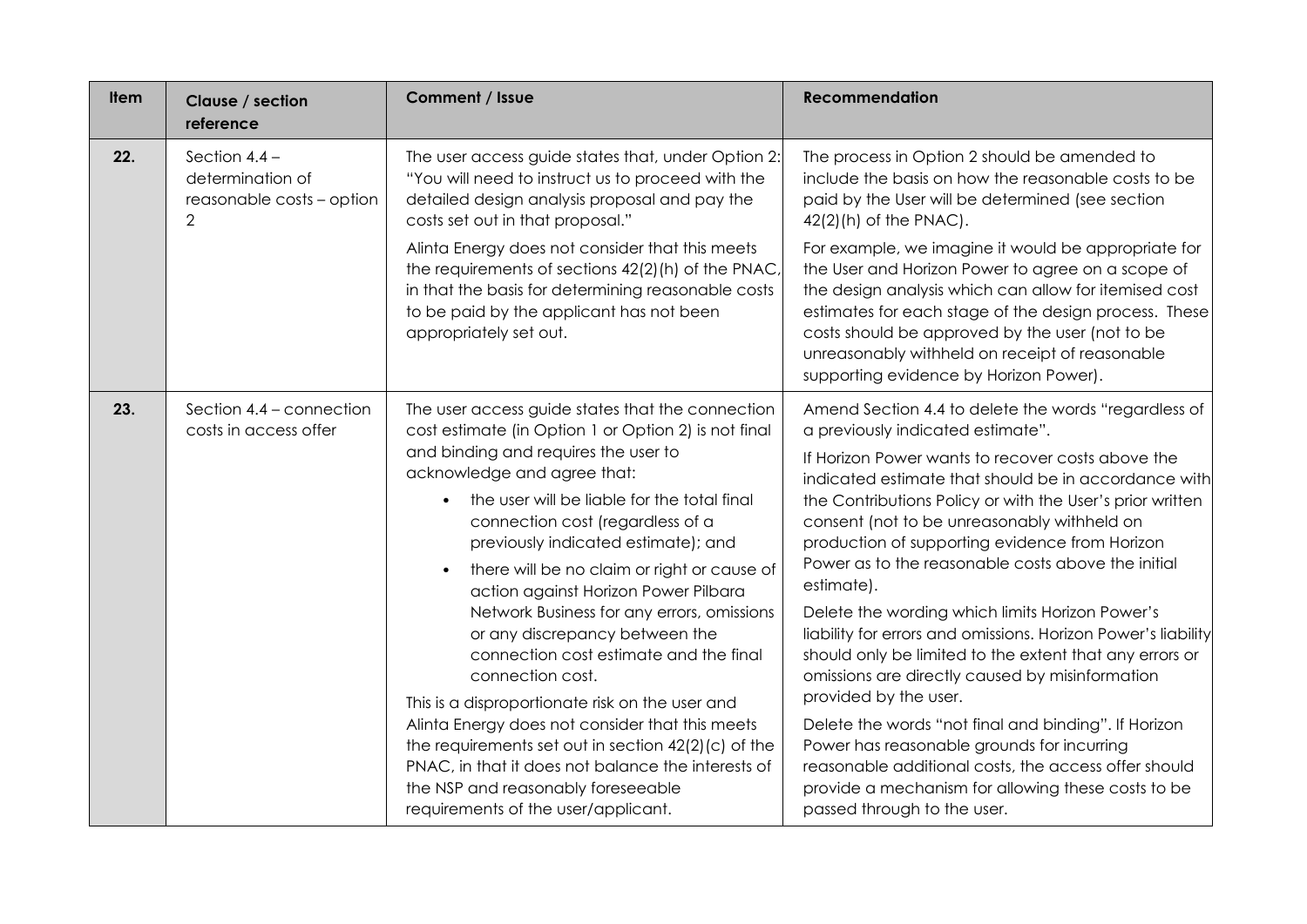| <b>Item</b> | Clause / section<br>reference                          | Comment / Issue                                                                                                                                                                                                                                                                                                                                                                                                                                                                                                                                                                                                                                                                                                       | <b>Recommendation</b>                                                                                                                                                                                                                                                                                        |
|-------------|--------------------------------------------------------|-----------------------------------------------------------------------------------------------------------------------------------------------------------------------------------------------------------------------------------------------------------------------------------------------------------------------------------------------------------------------------------------------------------------------------------------------------------------------------------------------------------------------------------------------------------------------------------------------------------------------------------------------------------------------------------------------------------------------|--------------------------------------------------------------------------------------------------------------------------------------------------------------------------------------------------------------------------------------------------------------------------------------------------------------|
|             |                                                        | Alinta disagrees that the connection cost<br>estimate is not final and binding. This is<br>inconsistent with section 71(3)(c) that the terms of<br>the Access Offer be in the form capable of<br>acceptance. Any price that is not binding is void<br>for uncertainty and is not capable of<br>acceptance.                                                                                                                                                                                                                                                                                                                                                                                                            |                                                                                                                                                                                                                                                                                                              |
| 24.         | Section 4.4 - conditions for<br>access offer           | The User Access Guide states that an access offer<br>is conditional on the Pilbara ISO certification<br>under section 270(2) of the PNR.<br>This section includes the concept of an exempt<br>connection which does not need ISO<br>certification.                                                                                                                                                                                                                                                                                                                                                                                                                                                                    | The User Access Guide should be amended to reflect<br>that some connections will be exempt from ISO<br>certification (once the access and connection<br>procedure has been published).                                                                                                                       |
| 25.         | Section 4.5 - Accepting<br>an Access Offer             | Given that the category to which this<br>acceptance relates (any generation or load ><br>1MVa) Alinta do not consider that using the same<br>acceptance process as that applied to a<br>household is acceptable.<br>The acceptance clause assumes that the Horizon<br>Access Offer will be acceptable to the applicant<br>in terms of cost (see Alinta comments regarding<br>section 4.4 above) and technical conditions.<br>Alinta Energy does not consider that Horizon<br>Board approval as a condition is acceptable. If a<br>connection application is of sufficient size to<br>warrant Board approval, then this should be in<br>place before the Offer is made. This is an<br>unacceptable risk to applicants. | The User Access Guide should be tiered to provide<br>clarity for applicants regarding process and<br>acceptance of generation connections, particularly<br>above a designated size. The offer acceptance<br>process for a 10MW solar plant should by necessity be<br>different to that of a 100MW wind farm. |
| 26.         | Section 5.1 - notification<br>of acceptance of request | The User Access Guide states that Horizon Power<br>will notify an applicant as to whether it accepts                                                                                                                                                                                                                                                                                                                                                                                                                                                                                                                                                                                                                  | Amend the User Access Guide to require Horizon<br>Power to detail the reasons why it has not accepted a                                                                                                                                                                                                      |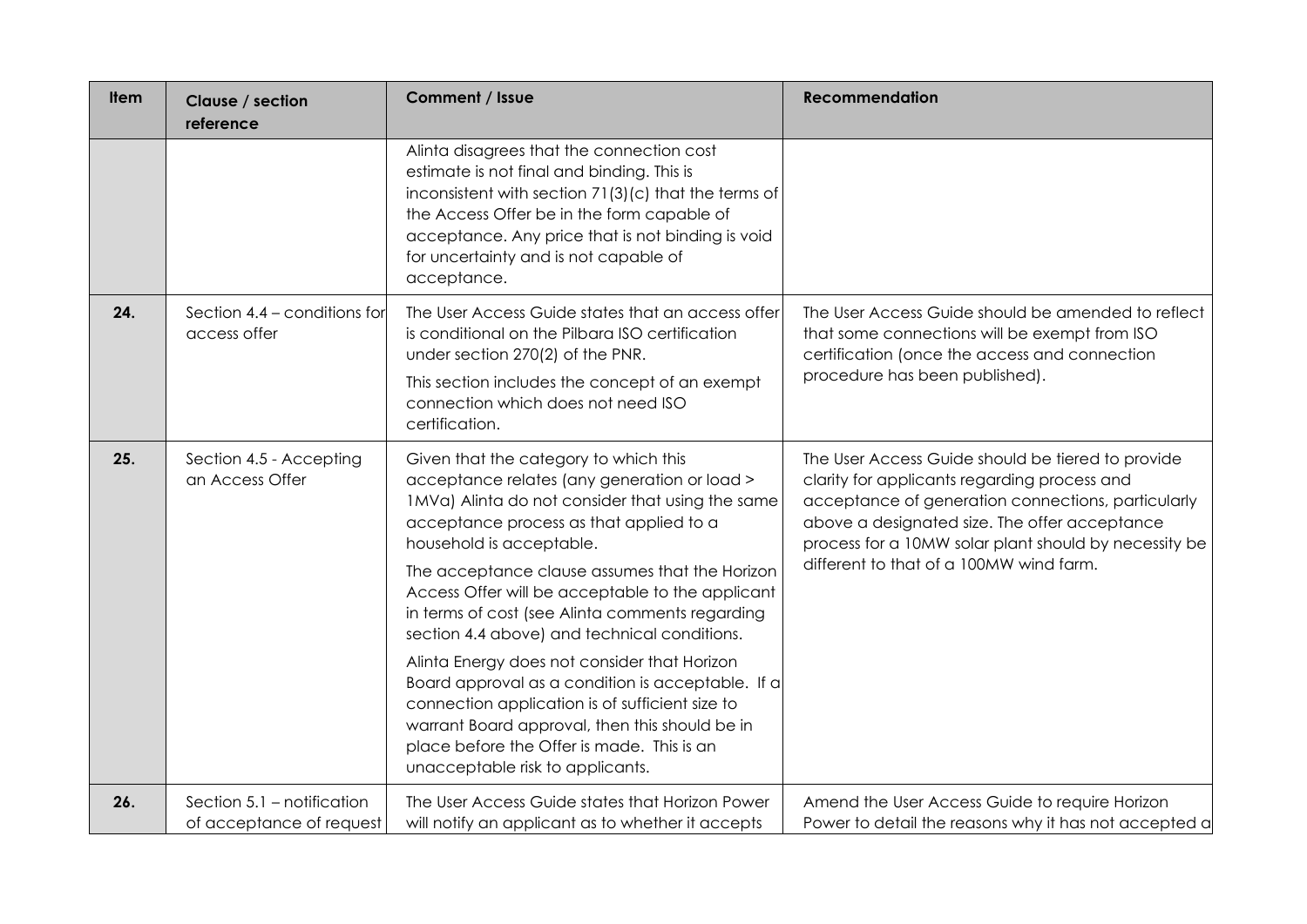| <b>Item</b> | Clause / section<br>reference                                      | Comment / Issue                                                                                                                                                                                                                                                                                                                                                                                                      | <b>Recommendation</b>                                                                                                                                                                                                                                                                   |
|-------------|--------------------------------------------------------------------|----------------------------------------------------------------------------------------------------------------------------------------------------------------------------------------------------------------------------------------------------------------------------------------------------------------------------------------------------------------------------------------------------------------------|-----------------------------------------------------------------------------------------------------------------------------------------------------------------------------------------------------------------------------------------------------------------------------------------|
|             | to increase or decrease<br>contracted capacity                     | the request to increase or decrease contracted<br>capacity.<br>Alinta Energy considers that if Horizon Power does<br>not accept the request, it should be required to<br>outline the reasons why (as required under<br>section 71(5) of the PNAC), and that these<br>reasons should align with the circumstances<br>where an NSP is not required to make an access<br>offer as set out in section 71(4) of the PNAC. | request to increase or decrease contracted capacity.                                                                                                                                                                                                                                    |
| 27.         | Section 6 - Contributions<br>Policy                                | The User Access Guide states that the<br>Contributions Policy applies to all Connection<br>Applications. This does not align with section 3 of<br>the Contributions Policy, which states that it<br>applies "where it is necessary for Horizon Power to<br>perform works to provide covered services in the<br>Pilbara region".                                                                                      | For clarity, amend this section to reflect section 3 of<br>the Contributions Policy.                                                                                                                                                                                                    |
| 28.         | Section 7 - Pilbara ISO<br>certification                           | Section 270(2) of the PNR includes the concept of<br>an exempt connection which does not need ISO<br>certification.                                                                                                                                                                                                                                                                                                  | Amend the fourth bullet point to reflect that ISO<br>certification is not required for exempt connections<br>(once the access and connection procedure has<br>been published).                                                                                                          |
| 29.         | Section 10 - Costs of the<br>Pilbara ISO                           | The User Access Guide does not state that a user<br>will be notified of any Pilbara ISO costs before<br>they are incurred.                                                                                                                                                                                                                                                                                           | Insert a requirement for the user to be notified of the<br>Pilbara ISO costs required to progress their application<br>prior to when they are incurred.                                                                                                                                 |
| 30.         | Section 11 - Queuing<br>policy and definition of<br>spare capacity | Alinta Energy considers that the queuing policy<br>will need to clearly identify and define exactly<br>what 'spare capacity' is and how it will be<br>determined at a point in time.                                                                                                                                                                                                                                 | The queuing policy should expressly provide that,<br>when determining whether spare capacity exists at a<br>point in time on the network, Horizon will assume that<br>the capacity associated with an existing access<br>contract will only be determined to be spare<br>capacity when: |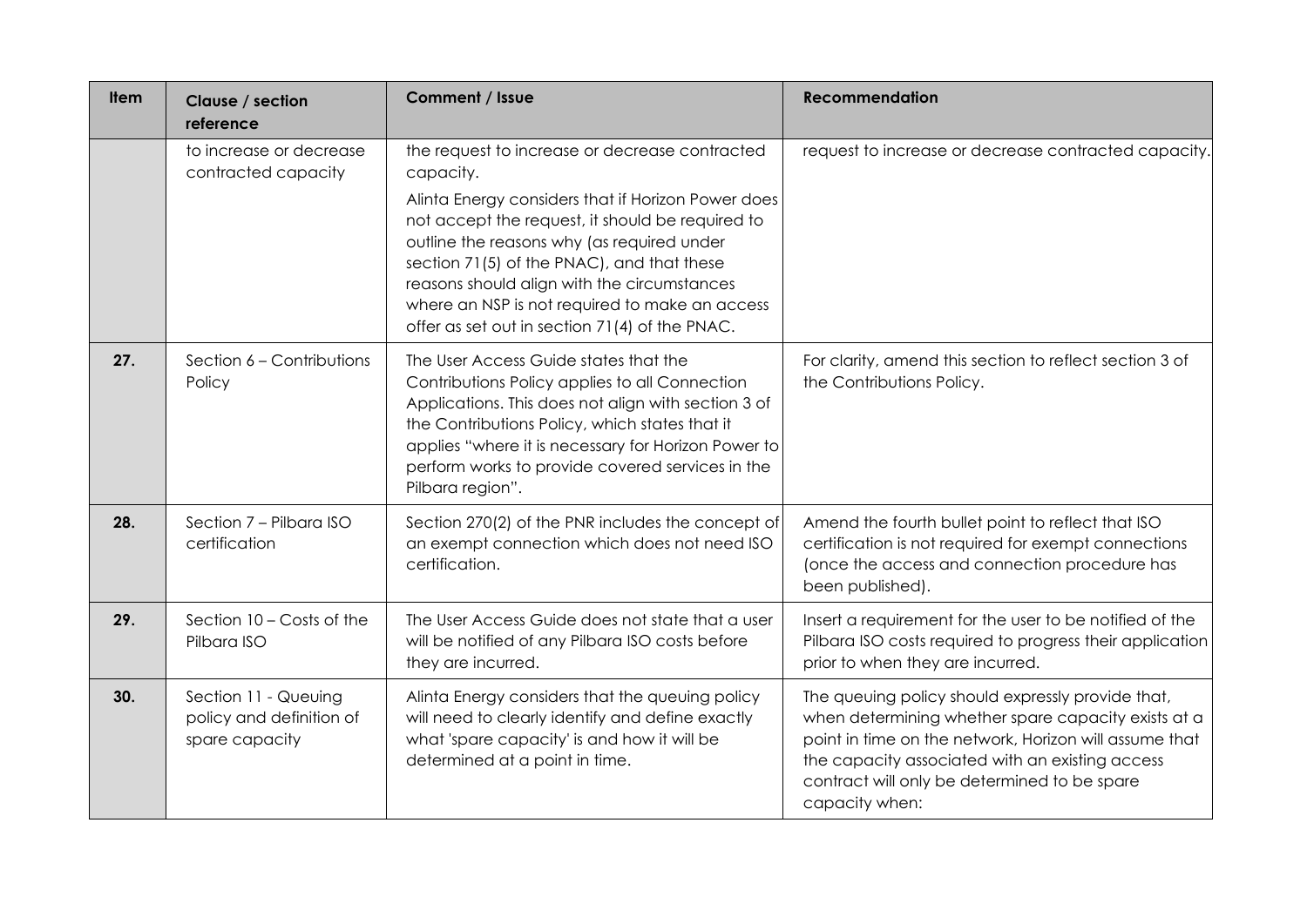| <b>Item</b> | Clause / section<br>reference | Comment / Issue                                                                                                                                                                                                                                                                                                                                    | <b>Recommendation</b>                                                                                                                                                                                                                                                                                                                                                                                                                                                                                                                                                                                                                                                                                                                                 |
|-------------|-------------------------------|----------------------------------------------------------------------------------------------------------------------------------------------------------------------------------------------------------------------------------------------------------------------------------------------------------------------------------------------------|-------------------------------------------------------------------------------------------------------------------------------------------------------------------------------------------------------------------------------------------------------------------------------------------------------------------------------------------------------------------------------------------------------------------------------------------------------------------------------------------------------------------------------------------------------------------------------------------------------------------------------------------------------------------------------------------------------------------------------------------------------|
|             |                               |                                                                                                                                                                                                                                                                                                                                                    | in the circumstances where the current user has a<br>firm renewal or extension right in their access<br>contract, that right to renew / extend as set out in<br>the access contract has expired or not been<br>exercised; or<br>in the circumstances where the current user has a<br>right to enter into negotiations with Horizon with a<br>view to extending the term of the access contract<br>or to enter into a new access contract, one of the<br>following occurs:<br>the right to enter into those negotiations<br>$\circ$<br>has expired before being initiated; or<br>the negotiation process has completed<br>$\circ$<br>in accordance with the terms of the<br>access contract and no extension or<br>renewal has been agreed between the |
|             |                               |                                                                                                                                                                                                                                                                                                                                                    | parties.                                                                                                                                                                                                                                                                                                                                                                                                                                                                                                                                                                                                                                                                                                                                              |
| 31.         | Section 11.1                  | Alinta Energy considers that it is unreasonable for<br>the user to be liable for the cost where of a new<br>load connects elsewhere in the network and the<br>studies need to be repeated.                                                                                                                                                         | Insert a 'best endeavours' requirement for the user to<br>be notified where a change in assumptions is likely so<br>that the user can decide whether to either:<br>execute the agreement prior to when the<br>assumptions change; or<br>progress in light of the increased cost.                                                                                                                                                                                                                                                                                                                                                                                                                                                                      |
| 32.         | Section 11.4                  | The User Access Guide states that Horizon Power<br>will take all care to minimise the risk of disclosing<br>confidential information about an applicant's<br>project. However, where it is not possible to<br>disclose the existence of a Competing<br>Application and its potential impact on another<br>applicant's connection without revealing | Provide additional parameters around the<br>circumstances when Horizon Power will disclose<br>information about a competing application,<br>including, but not limited to, the requirement to inform<br>the applicant that it's information may need to be<br>disclosed. This notification should be done sufficiently<br>prior to the disclosure to allow the applicant to                                                                                                                                                                                                                                                                                                                                                                           |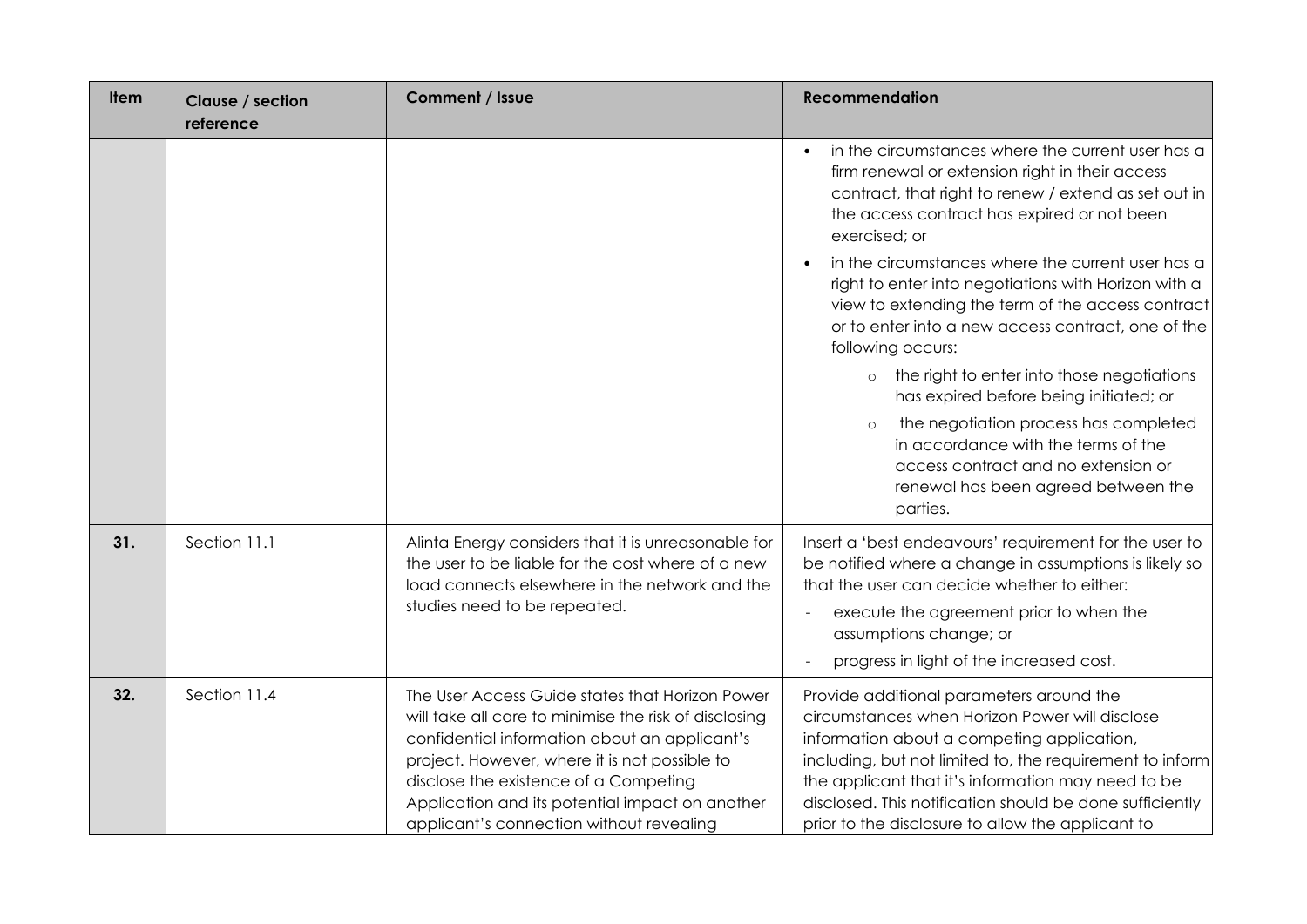| <b>Item</b> | Clause / section<br>reference                | <b>Comment / Issue</b>                                                                                                                                                                                                                                                                                                                                                                                     | <b>Recommendation</b>                                                                                                                                                                                                                                                         |
|-------------|----------------------------------------------|------------------------------------------------------------------------------------------------------------------------------------------------------------------------------------------------------------------------------------------------------------------------------------------------------------------------------------------------------------------------------------------------------------|-------------------------------------------------------------------------------------------------------------------------------------------------------------------------------------------------------------------------------------------------------------------------------|
|             |                                              | confidential information to that other applicant,<br>Horizon Power Pilbara Network Business must<br>nonetheless disclose those facts.                                                                                                                                                                                                                                                                      | respond to the notification.                                                                                                                                                                                                                                                  |
|             |                                              | Alinta Energy is concerned about the broad<br>discretion Horizon Power may use regarding the<br>potential disclosure of competing applications.                                                                                                                                                                                                                                                            |                                                                                                                                                                                                                                                                               |
| 33.         | Section 11.6                                 | The User Access Guide states that "the demand<br>forecasts used for the purposes of connection<br>studies do not include the load associated with<br>Mutually Exclusive Competing Applications".                                                                                                                                                                                                           | Amend to clarify.                                                                                                                                                                                                                                                             |
|             |                                              | Alinta Energy assumes that this is intended to not<br>double-up demand profiles from Mutually<br>Exclusive Competing Applications. However, it<br>reads as though none of the loads associated<br>with Mutually Exclusive Competing Applications<br>will be included.                                                                                                                                      |                                                                                                                                                                                                                                                                               |
| 34.         | General Comment -<br><b>Demand Forecasts</b> | When do loads/demands become included in<br>demand forecasts for network planning?                                                                                                                                                                                                                                                                                                                         | It would be beneficial for the User Access Guide to<br>provide clarity about at what point during the<br>connection process do loads/demands become<br>included in demand forecasts for network planning.                                                                     |
| 35.         | Section 13 - Negotiations                    | Clause 42(2)(j) of the PNAC requires the User<br>Access Guide to "describe the process  for<br>requesting negotiations in relation to an access<br>offer, including timelines".<br>Section 13 does not include any information<br>regarding timelines associated with the<br>negotiations process.<br>The process outlined in this section would not be<br>adequate or appropriate for establishing either | A timeline for this "simple form" negotiation should be<br>provided.<br>Horizon should amend their process to differentiate<br>between complex and simple connection types. The<br>negotiation options provided are suitable for simple<br>low-voltage connection types only. |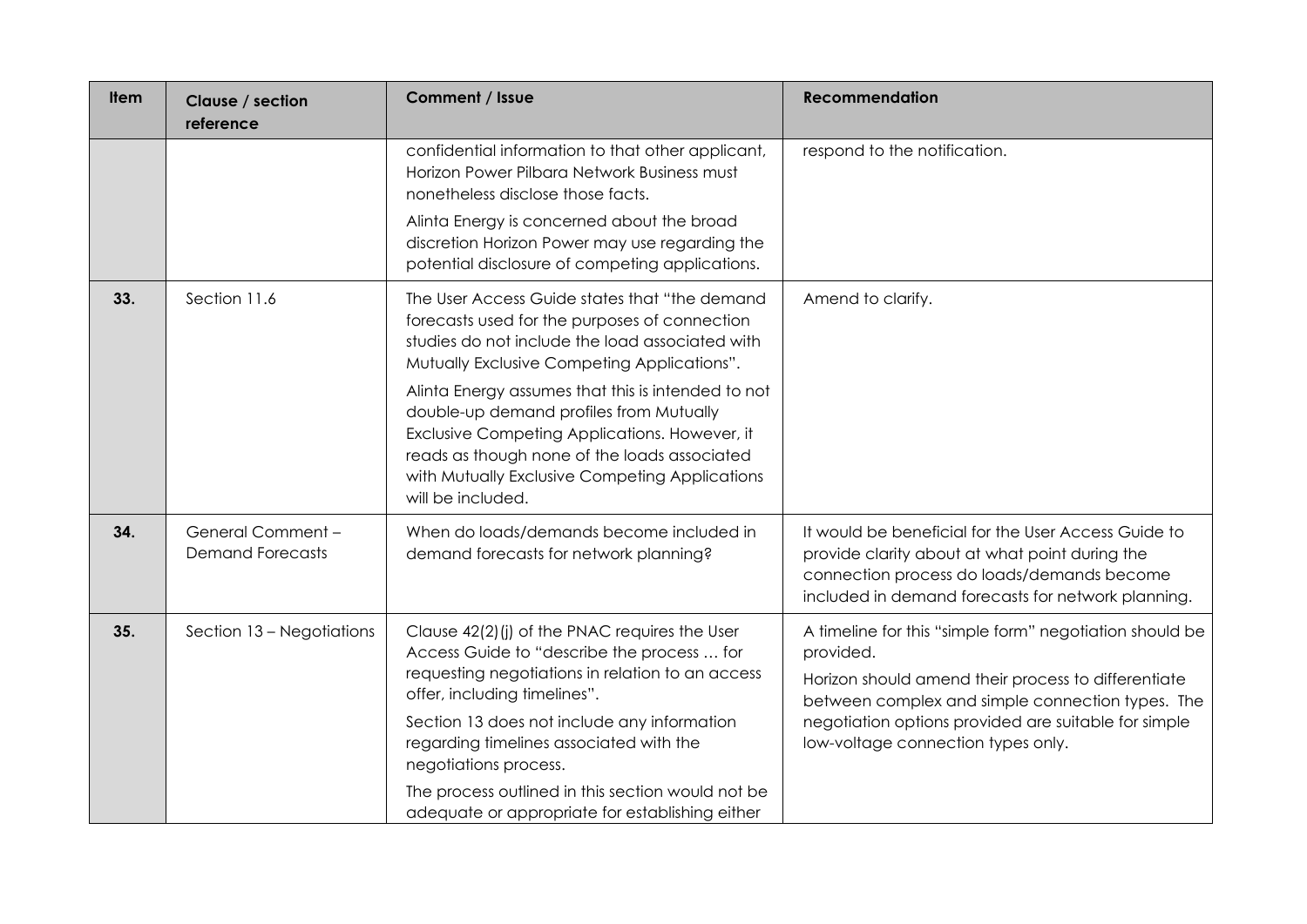| ltem | Clause / section<br>reference      | Comment / Issue                                                                                                                                                                                                                                                                                                                                                                                                                                                                                                                                                                                                                                                                                                                                            | <b>Recommendation</b>                                                                                                                                                                                                                                                    |
|------|------------------------------------|------------------------------------------------------------------------------------------------------------------------------------------------------------------------------------------------------------------------------------------------------------------------------------------------------------------------------------------------------------------------------------------------------------------------------------------------------------------------------------------------------------------------------------------------------------------------------------------------------------------------------------------------------------------------------------------------------------------------------------------------------------|--------------------------------------------------------------------------------------------------------------------------------------------------------------------------------------------------------------------------------------------------------------------------|
|      |                                    | the feasibility of, or technical connection details<br>for, a complex project e.g., industrial load of<br>>10MW with intermittent generation behind the<br>meter. A negotiation in good faith for an<br>applicant of this type should be undertaken<br>during the assessment part of the process, so that<br>behind the meter design decisions can be<br>changed in order to meet technical criteria. The<br>process outlined in Section 13 assumes that the<br>application and granting of a contract are<br>binary, with no discussions to be entered into<br>between Horizon Power and the applicant until<br>the process is completed. It is only after Horizon<br>Power has made a decision that the applicant<br>can then "enter into negotiations". |                                                                                                                                                                                                                                                                          |
|      | <b>Services and Pricing Policy</b> |                                                                                                                                                                                                                                                                                                                                                                                                                                                                                                                                                                                                                                                                                                                                                            |                                                                                                                                                                                                                                                                          |
|      | General comment                    | Rather than publish a separate services and<br>pricing policy Horizon Power has released several<br>separate documents to form part of its services<br>and pricing policy, including:<br>Capital base roll forward methodology<br>$\bullet$<br>Tariff setting methodology<br>Price list<br>$\bullet$<br>Prudent discount policy<br>Reference services<br>$\bullet$<br>Template access contract<br>$\bullet$<br>Some of these policies refer to Horizon Power's<br>services and pricing policy, for example<br>the following statement in section 9.1 of the<br>$\bullet$                                                                                                                                                                                   | Either:<br>Draft a short "Services and Pricing Policy" with the<br>different published documents as appendices or<br>schedules to cover this and other identified gaps;<br><b>or</b><br>Amend the references to the services and pricing<br>policy in various documents. |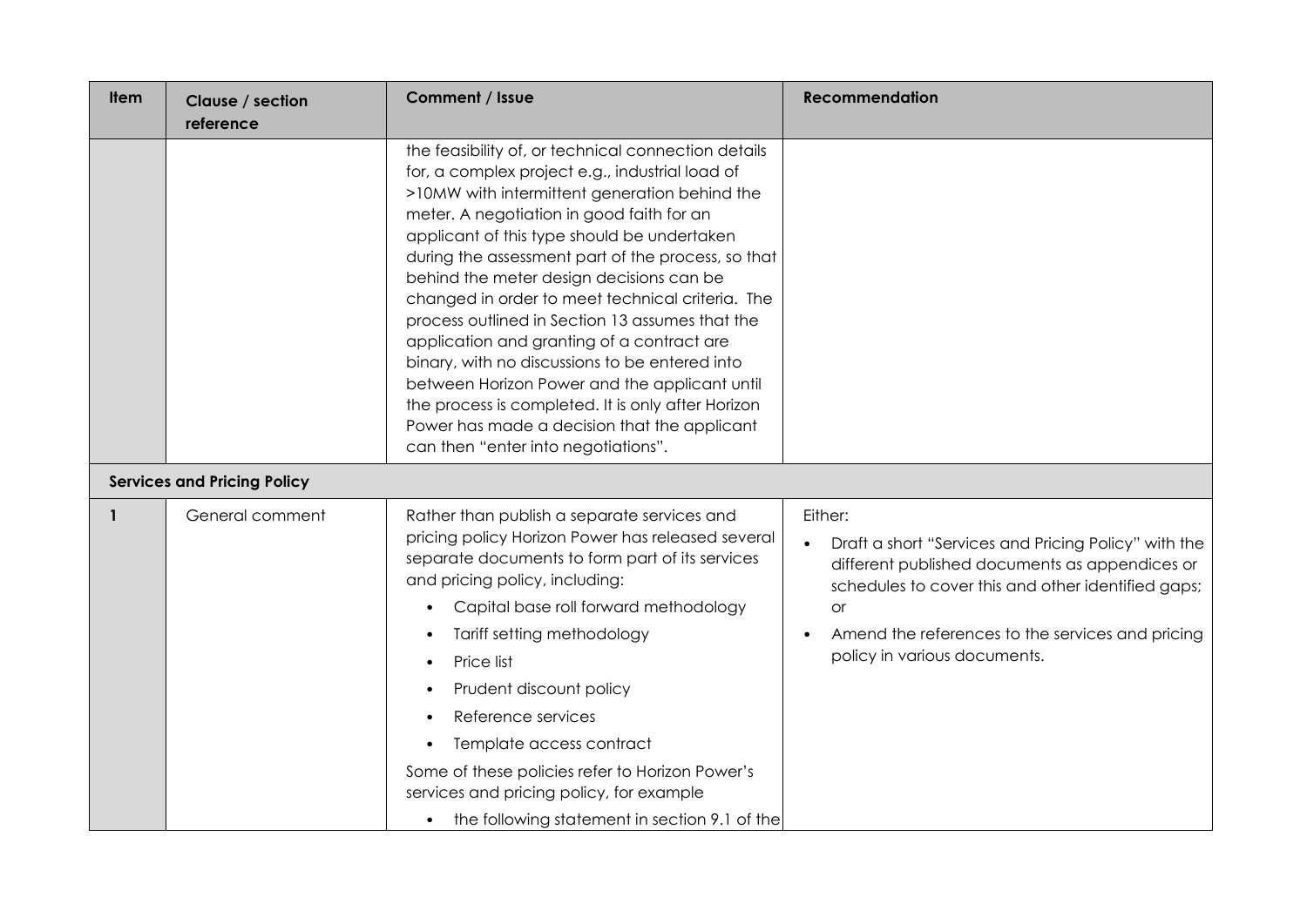| ltem           | Clause / section<br>reference                | Comment / Issue                                                                                                                                                                                                                                                                                                                                                                                                                                          | <b>Recommendation</b>                                                                                                                                                                                                                                               |
|----------------|----------------------------------------------|----------------------------------------------------------------------------------------------------------------------------------------------------------------------------------------------------------------------------------------------------------------------------------------------------------------------------------------------------------------------------------------------------------------------------------------------------------|---------------------------------------------------------------------------------------------------------------------------------------------------------------------------------------------------------------------------------------------------------------------|
|                |                                              | <b>Capital Base Roll Forward Methodology</b><br>"Horizon Power's services and pricing policy<br>specifies three year pricing periods".<br>There may be benefit in having a short services<br>and pricing policy (or amendments to the various<br>documents above will be required).                                                                                                                                                                      |                                                                                                                                                                                                                                                                     |
|                | <b>Capital Base Roll Forward Methodology</b> |                                                                                                                                                                                                                                                                                                                                                                                                                                                          |                                                                                                                                                                                                                                                                     |
| $\mathbf{1}$ . | General                                      | This document indicates that Horizon Power has a<br>published "services and pricing policy" (for<br>example refer to section 9.1).<br>In reality, Horizon Power has released several<br>separate documents to form part of its services<br>and pricing policy, including:<br>Capital base roll forward methodology<br>Tariff setting methodology<br>Price list<br>$\bullet$<br>Prudent discount policy<br>Reference services<br>Template access contract | $Either -$<br>Draft a short "Services and Pricing Policy" with the<br>different published documents as appendices or<br>schedules; or<br>Amend the references to the services and pricing<br>policy in this document appropriately.                                 |
| 2.             | Section 11 - Accelerated<br>Depreciated      | Horizon Power notes that where it accelerates the<br>depreciation of a set of assets it will document<br>the value of, and basis for, this treatment in its<br>published services and pricing policy.<br>However, Horizon Power does not have a<br>published services and pricing policy, rather,<br>Horizon Power has released several separate<br>documents to form part of its services and pricing                                                   | Publish a services and pricing policy to address this<br>issue and the other issues Alinta Energy has raised in its<br>"Services and Pricing Policy" section above (i.e.<br>pricing period and circumstances which will lead to<br>an In-period price list review). |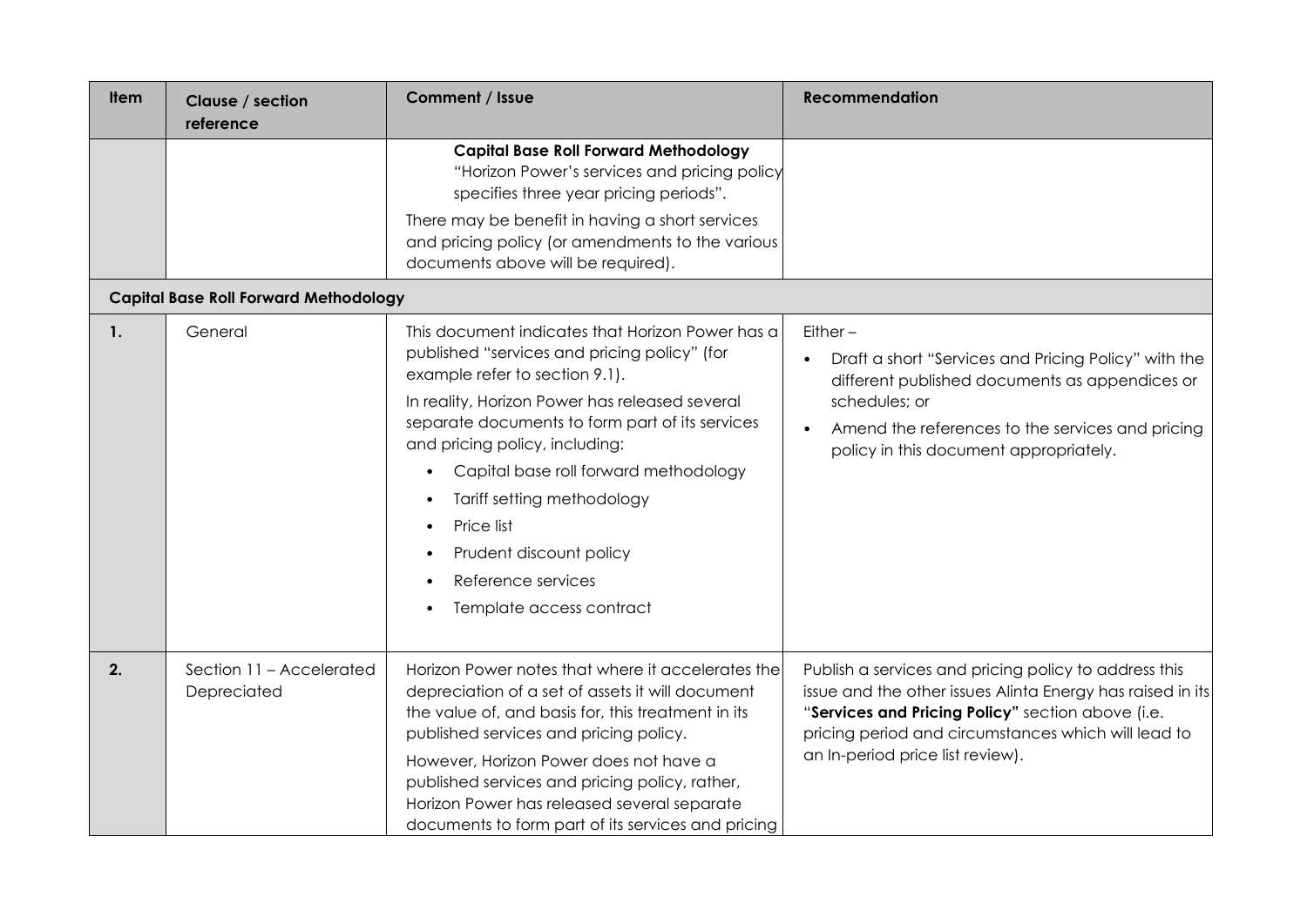| ltem | Clause / section<br>reference                         | Comment / Issue                                                                                                                                                                                                           | <b>Recommendation</b>                                                                                                                      |
|------|-------------------------------------------------------|---------------------------------------------------------------------------------------------------------------------------------------------------------------------------------------------------------------------------|--------------------------------------------------------------------------------------------------------------------------------------------|
|      |                                                       | policy.                                                                                                                                                                                                                   |                                                                                                                                            |
| 3.   | Section 13                                            | The related policies and other documents<br>indicate that a user of this document should read<br>the "Capitalisation Policy" and "Expenditure<br>Forecast Methodology" neither of which seem to<br>be publicly available. | Publish the documents                                                                                                                      |
|      | <b>Tariff-setting methodology</b>                     |                                                                                                                                                                                                                           |                                                                                                                                            |
| 1    | Section 7.2.7 - Allocation<br>of costs to the covered | The document has a conflicting approach to ISO<br>function costs and states that both:                                                                                                                                    | Remove the allocation of any costs associated with<br>the ISO delegated functions.                                                         |
|      | Pilbara network                                       | Costs relating to the function of the ISO are not<br>$\bullet$<br>recovered through the pricing for covered<br>Pilbara network services (pg. 43); and                                                                     | Undertake a more detailed and contemporaneous<br>activity based costing exercise now that the<br>delegated ISO function has been detailed. |
|      |                                                       | System control and dispatch shared costs<br>$\bullet$<br>which include costs for ISO functions in the<br>Pilbara region are allocated to the covered<br>Pilbara network (pg. 45).                                         |                                                                                                                                            |
|      |                                                       | Alinta Energy considers that Horizon Power should<br>not be recovering any ISO function costs in its<br>target revenue as these recoverable via other<br>means (refer rule 125 of the PNR).                               |                                                                                                                                            |
|      |                                                       | Further, in relation to System Control and dispatch<br>shared costs, Horizon Power's Cost Allocation<br>Methodology states:                                                                                               |                                                                                                                                            |
|      |                                                       | A detailed activity based costing exercise<br>was undertaken in March 2019 to determine<br>the most appropriate allocation of costs to<br>each of these functions                                                         |                                                                                                                                            |
|      |                                                       | Alinta Energy notes that the delegated ISO<br>functions were not detailed in March 2019 and                                                                                                                               |                                                                                                                                            |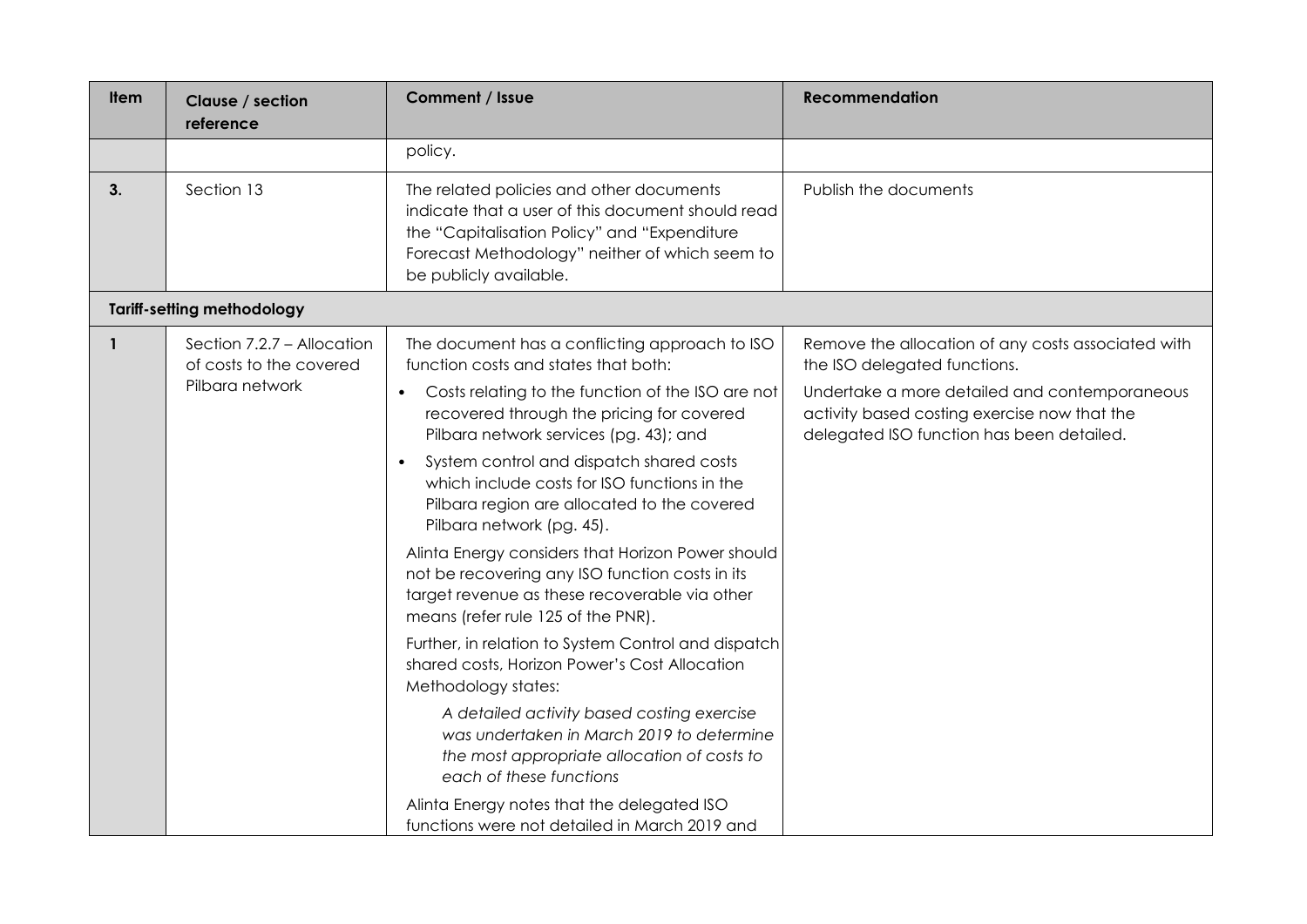| <b>Item</b>    | Clause / section<br>reference                       | Comment / Issue                                                                                                                                                                                                                                                                                                                                               | <b>Recommendation</b> |
|----------------|-----------------------------------------------------|---------------------------------------------------------------------------------------------------------------------------------------------------------------------------------------------------------------------------------------------------------------------------------------------------------------------------------------------------------------|-----------------------|
|                |                                                     | were only finalised in early 2021 and are still to be<br>confirmed via an instrument of delegation. Given<br>this, an activity based costing exercise to<br>determine allocation of costs to the ISO functions<br>from 2019 does not seem to be appropriate.                                                                                                  |                       |
| $\overline{2}$ | Sections 5, 11.2 - changes<br>to the rate of return | Horizon Power proposes that the rate of return will<br>be updated annually. However, Alinta Energy<br>considers that this may not meet the requirements<br>in the PNAC:                                                                                                                                                                                       | Update as appropriate |
|                |                                                     | (1) Section 57 – The ERA to determine the rate of<br>return to apply for the first pricing period (not<br>each year in the first pricing period)                                                                                                                                                                                                              |                       |
|                |                                                     | (2) Section 58 – The rate of return to apply for "a<br>pricing period" (not for a year in a pricing<br>period)                                                                                                                                                                                                                                                |                       |
|                |                                                     | (3) Section 49(2) the circumstances that can lead<br>to an adjustment in target revenue.                                                                                                                                                                                                                                                                      |                       |
| $\mathbf{3}$   | Rate of Return                                      | Alinta Energy does not support Horizon Power's<br>approach to calculating its rate of return by<br>estimating it annually and averaging it over a ten-<br>year period, as this doesn't meet the<br>requirements of the PNAC (as above) or match<br>standard regulatory practice.                                                                              | Update as appropriate |
|                |                                                     | By taking the average expected inflation rate<br>determined for the regulated railways over the<br>last ten years (2.05 per cent) and the average<br>nominal risk-free rate determined for the<br>regulated railways over the last ten years (2.86<br>per cent) Horizon Power will receive an additional<br>\$13.4M return on its capital base over and above |                       |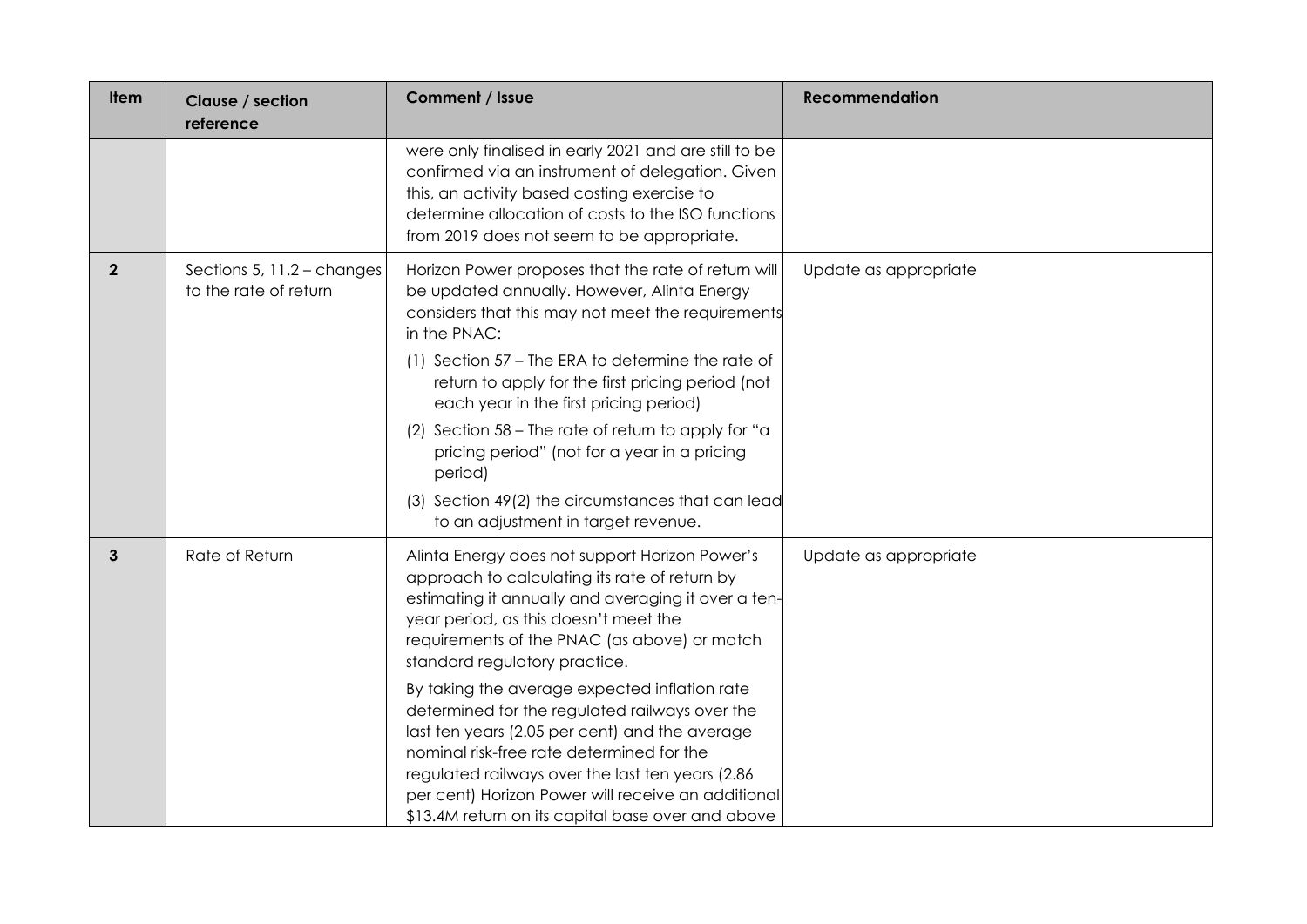| <b>Item</b>      | Clause / section<br>reference                                    | <b>Comment / Issue</b>                                                                                                                                                                                                             | <b>Recommendation</b>                                                                                                                                                                                                                                      |
|------------------|------------------------------------------------------------------|------------------------------------------------------------------------------------------------------------------------------------------------------------------------------------------------------------------------------------|------------------------------------------------------------------------------------------------------------------------------------------------------------------------------------------------------------------------------------------------------------|
|                  |                                                                  | what would be expected when following<br>standard regulatory practice and applying the<br>most recent data to the relevant rate of return<br>parameters.                                                                           |                                                                                                                                                                                                                                                            |
| $\blacktriangle$ | Section 13.2 Adjustments<br>to target revenue                    | The PNAC provides for adjustments to target<br>revenue. Horizon Power has defined a material<br>impact on Horizon Power's target revenue as an<br>increase (or decrease) in target revenue of more<br>than 1 per cent.             | A 1 per cent change seems low. As a comparison,<br>Alinta Energy has set the following materiality<br>thresholds:<br>Non-capital cost variance $\sim$ 2.2% of the FY22<br>Target revenue<br>Capital cost variance $\sim$ 7.2% of the opening RAB<br>value. |
|                  | <b>Price List 2021-22</b>                                        |                                                                                                                                                                                                                                    |                                                                                                                                                                                                                                                            |
|                  | General – incentives for<br>reduction in off-peak<br>consumption | The metered demand tariffs in the Horizon price<br>list don't include any considerations or discounts<br>for Off-peak usage (which the Western Power<br>RT5/RT6 tariffs include).                                                  | What incentive will Horizon Power offer to customers<br>that reduce off-peak consumption?                                                                                                                                                                  |
| $\overline{2}$   | Section 6 – Price tables                                         | The applicable reference tariff is listed as "not<br>applicable" for these two reference services.                                                                                                                                 | Add the applicable tariff. Given there will be a<br>variable demand charge applied to CMD for these<br>reference services, there needs to be a reference to<br>the actual tariff.                                                                          |
|                  | <b>Prudent Discount Policy</b>                                   |                                                                                                                                                                                                                                    |                                                                                                                                                                                                                                                            |
|                  | <b>Reference Services</b>                                        |                                                                                                                                                                                                                                    |                                                                                                                                                                                                                                                            |
| 1.               | Reference Services A1 &<br>C1 Eligibility Criteria               | 3(b) states that Horizon Power may determine<br>that the user's forecast will be less than 1200 MWh<br>per annum.<br>Alinta Energy notes that this is inconsistent with the<br><b>Electricity Corporations (Pilbara Prescribed</b> | Horizon Power should confine the use of forecast load<br>(as determined by the Pilbara ISO) to determine<br>eligibility criteria only to where the connection has less<br>than 12 months of historical data (i.e. is new).                                 |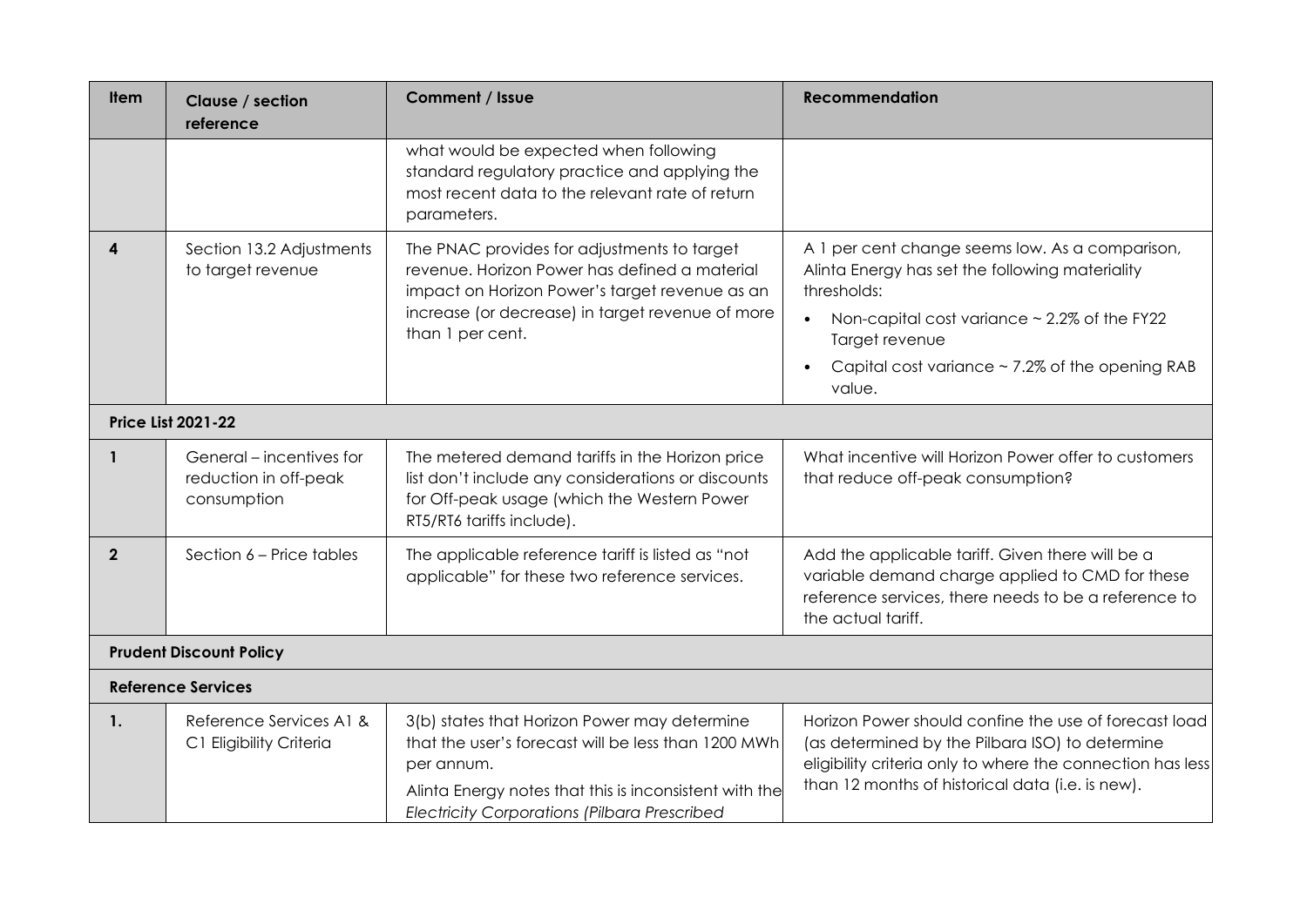| <b>Item</b> | Clause / section<br>reference                      | <b>Comment / Issue</b>                                                                                                                                                                                                                                                                                                                                                                                                                                                                                                                                                        | <b>Recommendation</b>                                                                                                                                                       |
|-------------|----------------------------------------------------|-------------------------------------------------------------------------------------------------------------------------------------------------------------------------------------------------------------------------------------------------------------------------------------------------------------------------------------------------------------------------------------------------------------------------------------------------------------------------------------------------------------------------------------------------------------------------------|-----------------------------------------------------------------------------------------------------------------------------------------------------------------------------|
|             |                                                    | Customers) Order 2021 which states that it is the<br>Pilbara ISO role to forecast the expected usage,<br>refer here:<br>" could reasonably be expected by the<br>Pilbara ISO to never consume 1 200 MWh or<br>more of electricity at the supply point in any<br>12-month period from the day on which this<br>clause comes into operation".                                                                                                                                                                                                                                   |                                                                                                                                                                             |
|             |                                                    | Further, in developing the Electricity Corporations<br>(Pilbara Prescribed Customers) Order 2021, Energy<br>Policy WA confirmed that "Contestability will be<br>calculated on a 12-month rolling basis and, if a<br>customer's consumption is contestable in any<br>given 12-month period, they become a<br>contestable customer and do not revert to a non-<br>contestable customer if their consumption drops<br>below the threshold. This allows customers to<br>enter contracts in good faith and prevents<br>excessive churn (once contestable, always<br>contestable)". |                                                                                                                                                                             |
|             |                                                    | Given this, utilising forecast energy consumption<br>should not be able to be used as an ongoing<br>determinant of reference service eligibility,<br>except where the connection is a new<br>connection.                                                                                                                                                                                                                                                                                                                                                                      |                                                                                                                                                                             |
| 2.          | Reference Services A2 &<br>C2 Eligibility Criteria | 2(b) states that Horizon Power determines that<br>forecast maximum demand will be less than 1500<br>kVa annum.<br>This should only be applicable to a new<br>connection or to a connection amendment<br>where a material change in demand is likely to                                                                                                                                                                                                                                                                                                                        | Horizon Power should confine the use of forecast<br>demand to determine eligibility criteria only to where<br>the connection has less than 12 months of historical<br>data. |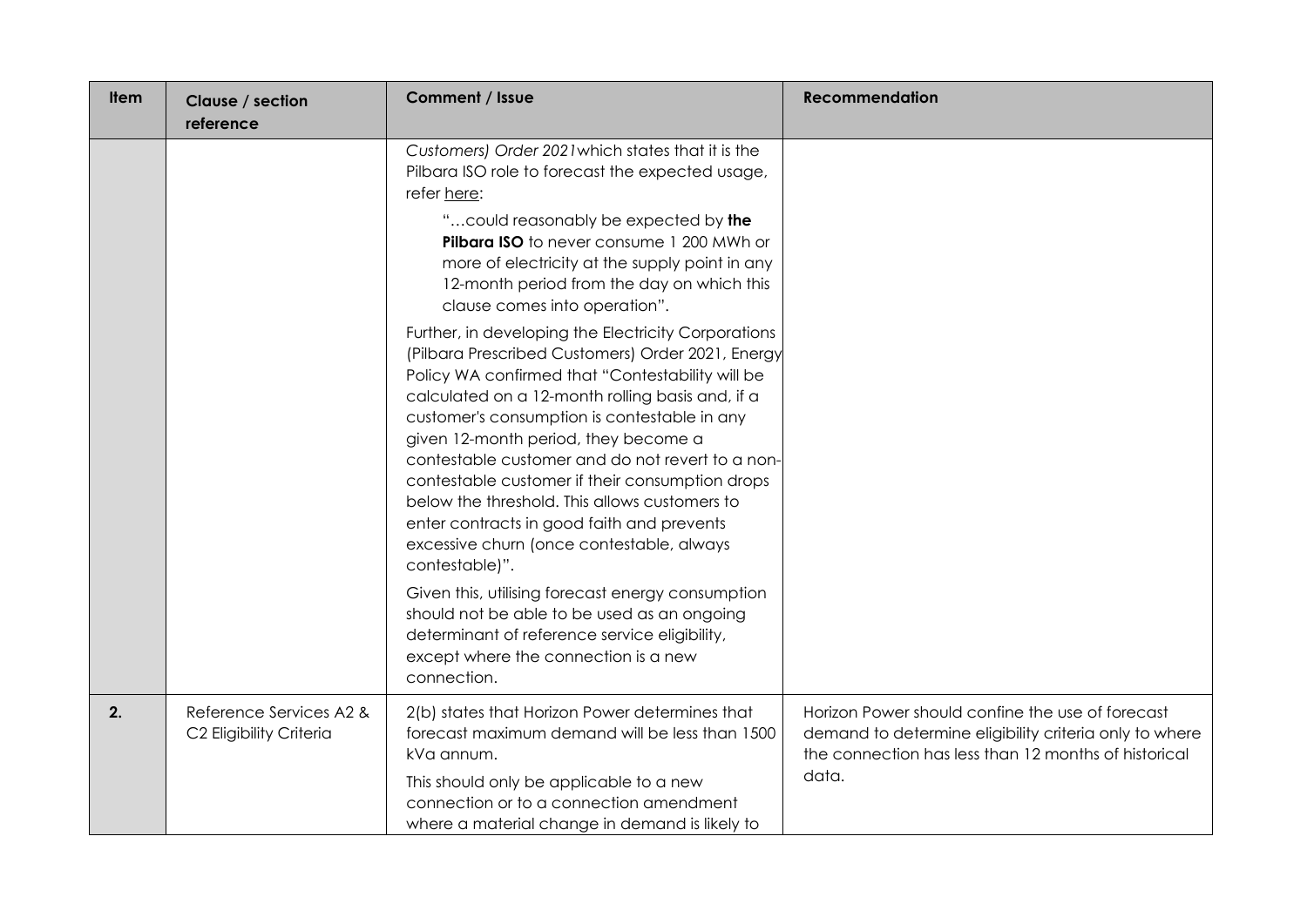| <b>Item</b>    | Clause / section<br>reference                                                       | <b>Comment / Issue</b>                                                                                                                                                                                                                                                                                                                                                                                | <b>Recommendation</b>                                                                                                                                                                                                                                                                                                                                                                                    |
|----------------|-------------------------------------------------------------------------------------|-------------------------------------------------------------------------------------------------------------------------------------------------------------------------------------------------------------------------------------------------------------------------------------------------------------------------------------------------------------------------------------------------------|----------------------------------------------------------------------------------------------------------------------------------------------------------------------------------------------------------------------------------------------------------------------------------------------------------------------------------------------------------------------------------------------------------|
|                |                                                                                     | occur when compared to historical data.                                                                                                                                                                                                                                                                                                                                                               |                                                                                                                                                                                                                                                                                                                                                                                                          |
| 3 <sub>1</sub> | Reference Services B1 &<br>B2-applicable reference<br>tariff                        | The applicable reference tariff is listed as "not<br>applicable" for these two reference services.                                                                                                                                                                                                                                                                                                    | Update to refer to the tariff in the price list (and<br>update the price list to ensure that there is an<br>applicable tariff).                                                                                                                                                                                                                                                                          |
|                | <b>Template Access Contract</b>                                                     |                                                                                                                                                                                                                                                                                                                                                                                                       |                                                                                                                                                                                                                                                                                                                                                                                                          |
| $\mathbf{1}$ . | <b>Technical Requirements</b><br>(Clauses 8, 15, 16, 17, 18,<br>25 and definitions) | The Technical Requirements require compliance<br>with both the Horizon Power Technical Rules (not<br>published or readily available) and the Pilbara<br>Harmonised Technical Rules.<br>This is against the intent of the Pilbara reform<br>whereby the Harmonised Technical Rules (using<br>the Horizon Power Technical Rules as a base)<br>were intended to replace the NSPs own technical<br>rules. | Remove the requirement to require compliance with<br>the Horizon Power Technical Rules as this goes beyond<br>the intent of the Pilbara Reforms. However, if there are<br>additional technical standards/parameters which are<br>required to be met for an NSP to meet its obligations<br>under the PNAC or PNR, then these should be<br>negotiated and included in a schedule to an access<br>contract. |
| 2.             | <b>Conditions Precedent</b><br>(Clause 2)                                           | The Conditions Precedent should be amended to<br>provide for where a condition precedent is for the<br>benefit of the User or the User and HPPN.                                                                                                                                                                                                                                                      | Clause 2.3 should be amended to provide for:<br>Where a Condition Precedent is for the benefit of<br>a particular Party that Condition Precedent may<br>be waived by that Party; or<br>Where a Condition Precedent is for the benefit of<br>both parties, then it may be waived by<br>agreement.                                                                                                         |
| 3.             | Option to Extend                                                                    | The template ETAC should provide a mechanism<br>to extend the term.                                                                                                                                                                                                                                                                                                                                   | A provision should be inserted which allows the User to<br>no later than [6] months prior to the end of the term,<br>elect to extend the term.                                                                                                                                                                                                                                                           |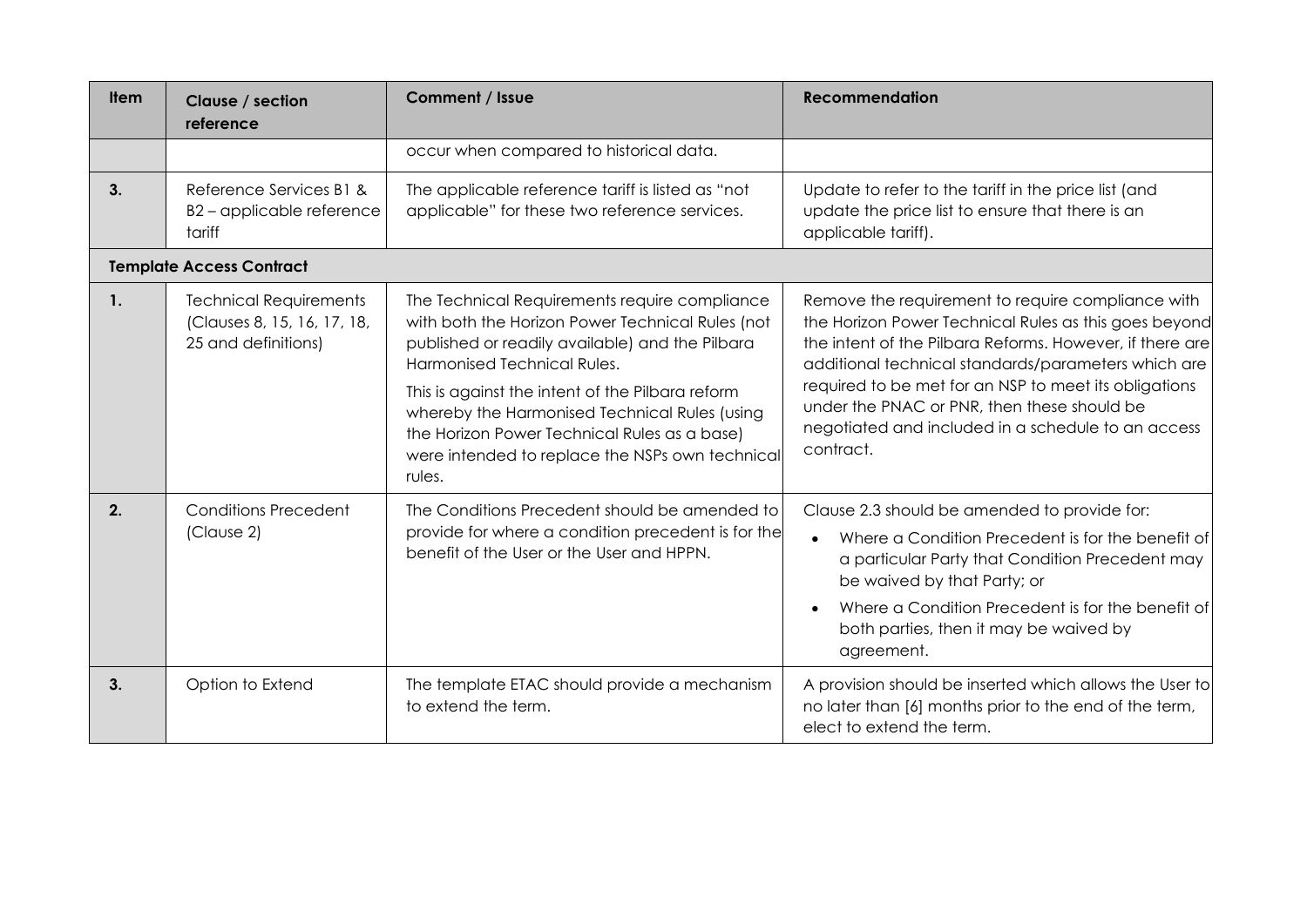| <b>Item</b> | Clause / section<br>reference                                       | Comment / Issue                                                                                                                                                                                                                                                                                  | <b>Recommendation</b>                                                                                                                                                                                                                                              |
|-------------|---------------------------------------------------------------------|--------------------------------------------------------------------------------------------------------------------------------------------------------------------------------------------------------------------------------------------------------------------------------------------------|--------------------------------------------------------------------------------------------------------------------------------------------------------------------------------------------------------------------------------------------------------------------|
| 4.          | Provision and use of<br>Services (Clause 4.1(c))                    | Clause 4.1(c) places an obligation on User to<br>endeavour to ensure that the rate of electricity<br>transferred into or out of the Network by or on<br>behalf of the User does not exceed the<br>Contracted Capacity. This is outside the control of<br>the User and is therefore unreasonable. | Clause 4.1(c) should be amended to impose a<br>"reasonable" endeavours obligation.                                                                                                                                                                                 |
| 5.          | <b>Constraint Solutions</b><br>(Clause 4.1(d)(C))                   | It is unreasonable to require the User to reimburse<br>HPPN's costs where it is not in breach of the<br>Agreement or relevant Rules.                                                                                                                                                             | Clause 4.1(d)(C) should be amended to only apply<br>where User has breached the Technical Rules or the<br>Agreement.                                                                                                                                               |
| 6.          | <b>Constraint Solutions</b><br>(Clause 4.1)                         | There is no reasonable limit on the level of<br>curtailment a user can be subject to under clause<br>4.1.(d)(1).                                                                                                                                                                                 | Insert a new paragraph that requires the constraint<br>solution to keep the extent and duration of any<br>curtailment under clause 4.1(d)(1) to the minimum<br>reasonably required in accordance with good<br>electricity industry practice.                       |
| 7.          | <b>Eligibility Criteria (Clause</b><br>4.3                          | User should not be in breach of clause 4.3<br>(Eligibility Criteria) to the extent it is unable to<br>comply with its obligations due to a breach by<br>HPPN in processing the User's application to<br>change the Service in respect of a Connection<br>Point.                                  | Insert a new paragraph (b) that provides that the<br>"User is not in breach of clause 4.3(a) to the extent<br>the User is unable to comply with its obligation under<br>clause 4.3(a) as a result of a breach by Horizon Power<br>Pilbara Network of clause 4.2(b) |
| 8.          | Interconnector as a<br><b>Connection Point (Clause</b><br>4.8(b)(2) | HPPN should be liable to the User when it<br>exercises it right to suspend Services where there<br>is an absence of agreement between HPPN and<br>an Interconnected Network Service Provider due<br>to HPPN's negligent act or omission or breach.                                               | Clause 4.8(b)(2) should be amended to carve out<br>where the absence of an agreement is due to HPPN's<br>negligent act or omission or breach.                                                                                                                      |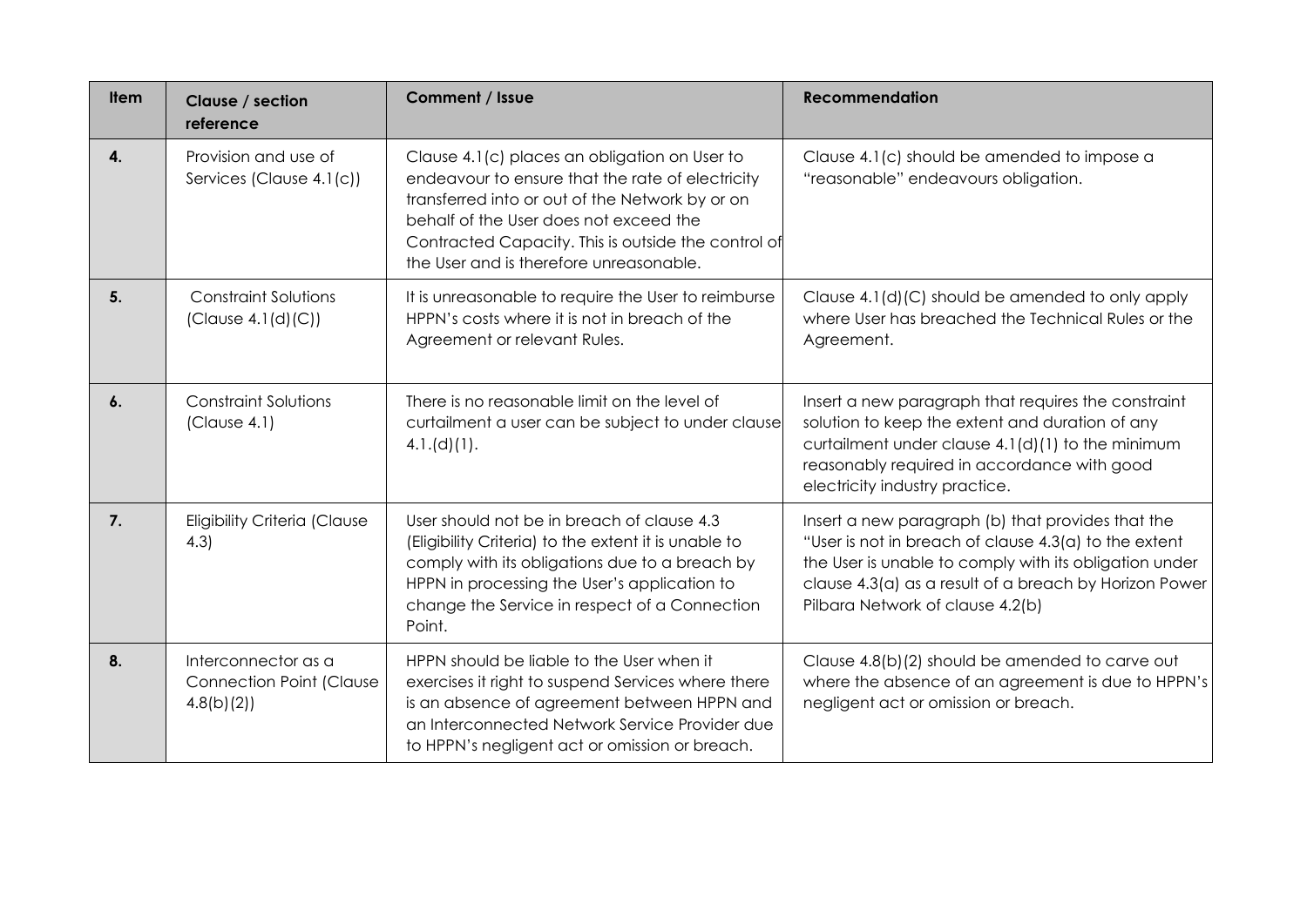| <b>Item</b> | Clause / section<br>reference                                                        | Comment / Issue                                                                                                                                                                                                                                                                                                                                        | <b>Recommendation</b>                                                                                                                                                                                                                                                                                                                                                                                                                |
|-------------|--------------------------------------------------------------------------------------|--------------------------------------------------------------------------------------------------------------------------------------------------------------------------------------------------------------------------------------------------------------------------------------------------------------------------------------------------------|--------------------------------------------------------------------------------------------------------------------------------------------------------------------------------------------------------------------------------------------------------------------------------------------------------------------------------------------------------------------------------------------------------------------------------------|
| 9.          | Exclusion of Liability for<br><b>HPPN in Controller</b><br>contracts (clause 8.1(c)) | The obligation to require a Controller to agree to<br>such a broad limitation of liability in favour of<br>HPPN is unreasonable.<br>This limitation of liability goes beyond the statutory<br>indemnity set out in section 120ZB of the El Act.<br>HPPN should be liable for damage caused<br>except where the relevant statutory immunity<br>applies. | Clause 8.1(c) should be amended. The Controller<br>should not be required to agree to waive its rights to<br>claim against HPPN except where HPPN has the<br>benefit of a statutory immunity. The Controller should<br>be liable to the extent it causes HPPN to suffer loss or<br>damage as a result of the Controller's fraud or wilful<br>default.                                                                                |
| 10.         | Where User is not the<br>Controller (Clause 8.1(f))                                  | For the reasons stated above in item 8, the User<br>indemnity in clause 8.1(f) is unreasonably broad.<br>This indemnity goes beyond the statutory<br>indemnity set out in section 120ZB of the EI Act.<br>HPPN should be liable for loss or damage caused<br>except where the relevant statutory immunity<br>applies.                                  | Amend clause 8.1(f) to limit the indemnity provided<br>by the User to HPPN.<br>The User should not be required to indemnify HPPN to<br>the extent HPPN is under a statutory immunity. In<br>addition, the User should only indemnify HPPN to the<br>extent HPPN suffers damage as a result of the User's<br>wilful default or fraud. The indemnity should not<br>extend to HPPN's Workers, it should not extend to<br>Indirect Loss. |
| 11.         | Cost of Operation and<br>Maintenance of Metering<br>Equipment (Clause<br>11.1(b)     | Operation and maintenance of Metering<br>Equipment should be at Horizon Power's cost<br>unless the fault or at the request of the User. For<br>example, if User's customer tampers with<br>equipment, requests a replacement or asks for<br>special meter read.                                                                                        | Amend clause 11.1(b) to provide that HPPN at HPPN's<br>cost will operate and maintain the Metering<br>Equipment in accordance with the requirements of<br>the Metering Code. The User will be liable to reimburse<br>HPPN if testing, calibration, or repair to the Metering<br>Equipment is required due to the direct damage<br>caused by the User or its Customer or if a special<br>meter reading is requested.                  |
| 12.         | Indemnity (Metering)<br>(Clause11.1(d))                                              | For the reasons stated above in item 8, the User<br>indemnity in clause 11.1(d) is unreasonably broad.<br>This indemnity goes beyond the statutory<br>indemnity set out in section 120ZB of the EI Act.                                                                                                                                                | Amend clause 11.1(d) to limit the indemnity provided<br>by the User to HPPN.<br>The User should not be required to indemnify HPPN to<br>the extent HPPN is under a statutory immunity. In                                                                                                                                                                                                                                            |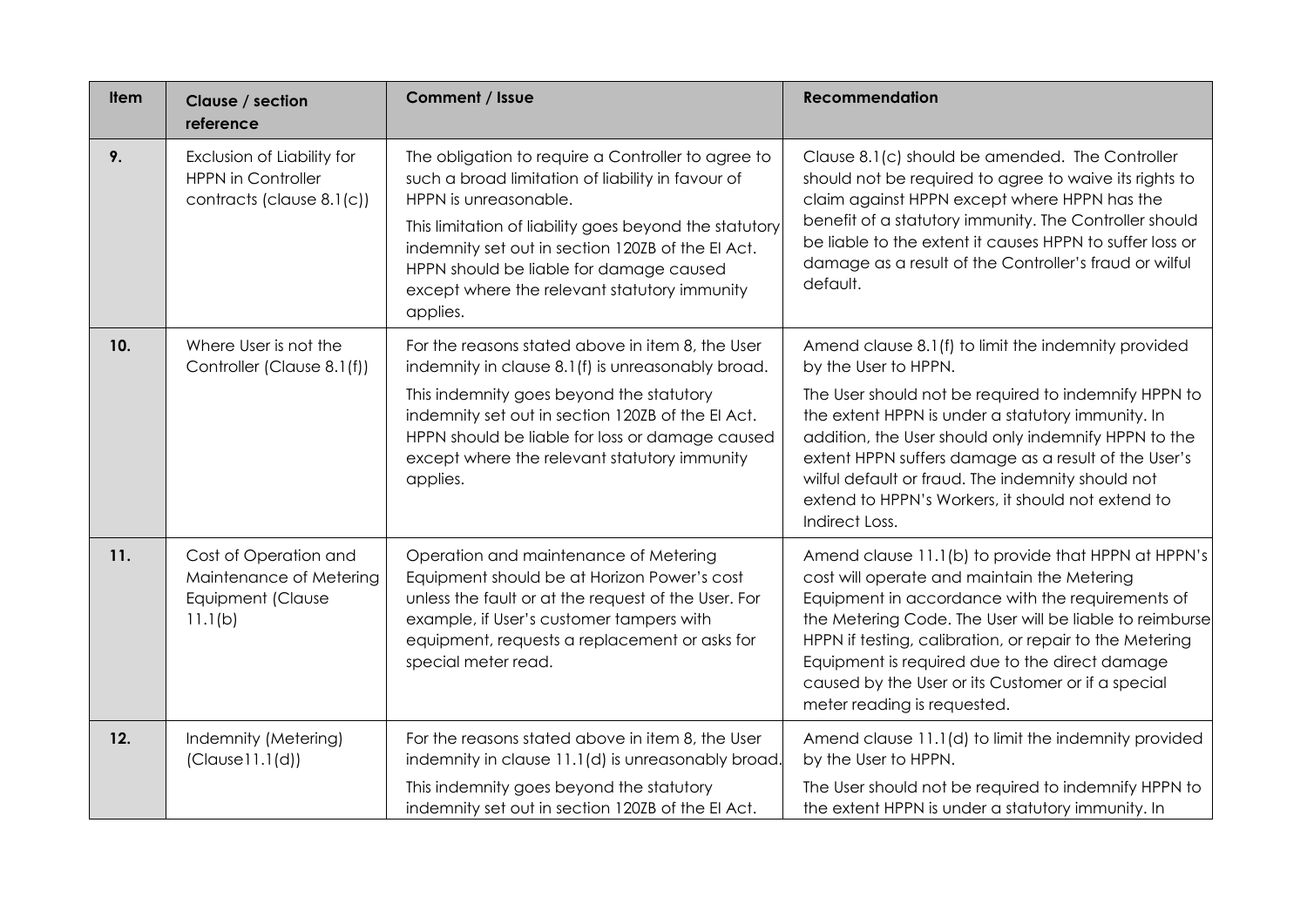| <b>Item</b> | Clause / section<br>reference                          | Comment / Issue                                                                                                                                                                                                                                                                                                                                                                                                                                                                                                                                                                                                                                                                               | <b>Recommendation</b>                                                                                                                                                                                                                                                                                                                                                                                                                                                                                                                                                                                                                                                                                                                                                                                                                                                                                                         |
|-------------|--------------------------------------------------------|-----------------------------------------------------------------------------------------------------------------------------------------------------------------------------------------------------------------------------------------------------------------------------------------------------------------------------------------------------------------------------------------------------------------------------------------------------------------------------------------------------------------------------------------------------------------------------------------------------------------------------------------------------------------------------------------------|-------------------------------------------------------------------------------------------------------------------------------------------------------------------------------------------------------------------------------------------------------------------------------------------------------------------------------------------------------------------------------------------------------------------------------------------------------------------------------------------------------------------------------------------------------------------------------------------------------------------------------------------------------------------------------------------------------------------------------------------------------------------------------------------------------------------------------------------------------------------------------------------------------------------------------|
|             |                                                        | HPPN should be liable for loss or damage caused<br>except where the relevant statutory immunity<br>applies.                                                                                                                                                                                                                                                                                                                                                                                                                                                                                                                                                                                   | addition, the User should only indemnify HPPN to the<br>extent HPPN suffers damage as a result of the User's<br>wilful default or fraud. The indemnity should not<br>extend to HPPN's Workers, it should not extend to<br>Indirect Loss.                                                                                                                                                                                                                                                                                                                                                                                                                                                                                                                                                                                                                                                                                      |
| 13.         | Provision of Security<br>(Clause 12 and Schedule<br>8) | In determining whether Security is required, HPPN<br>should be required to act to the standard of a<br>Reasonable and Prudent Person.<br>The requirements for requesting security should<br>also be in relation to the User's creditworthiness.<br>The "Acceptable Credit Rating" set out in clause<br>12.1(b) should also provide for equivalent ratings<br>from internationally recognised credit ratings<br>agencies, such as Kroll.<br>HPPN should be only able to have recourse to<br>security for direct losses suffered or incurred<br>arising out of termination.<br>The Parent Company Guarantee should be<br>limited to the payment of monetary liabilities<br>under the Agreement. | Amend clause 12.1(a) to provide that HPPN<br>determines (In its sole discretion) at any time during<br>the Term that the User's financial resources are such<br>that a Reasonable and Prudent Person would<br>consider there to be a material adverse change in<br>the User's creditworthiness.<br>Amend clause 12 so that any security is only required<br>to equal the Charges for 3 months.<br>Amend clause 12.1(b) to include "or equivalent rating<br>from an internationally recognised credit ratings<br>agency which is acceptable to HPPN (acting<br>reasonably)."<br>Clause 12.5(b) should be amended to limit the right to<br>apply the proceeds of security to any direct loss<br>suffered or incurred by HPPN as a result of termination.<br>Schedule 8 should be amended to remove<br>references to obligations of the User under the<br>Contract. For example, clause 2(a) of Schedule 8<br>should be deleted. |
| 14.         | Indemnity (Network)<br>(clause 15.2(d))                | For the reasons stated above in item 8, the User<br>indemnity in clause 15.2(d) is unreasonably broad.<br>This indemnity goes beyond the statutory<br>indemnity set out in section 120ZB of the EI Act.                                                                                                                                                                                                                                                                                                                                                                                                                                                                                       | Amend clause 11.1(d) to limit the indemnity provided<br>by the User to HPPN.<br>The User should not be required to indemnify HPPN to<br>the extent HPPN is under a statutory immunity. In                                                                                                                                                                                                                                                                                                                                                                                                                                                                                                                                                                                                                                                                                                                                     |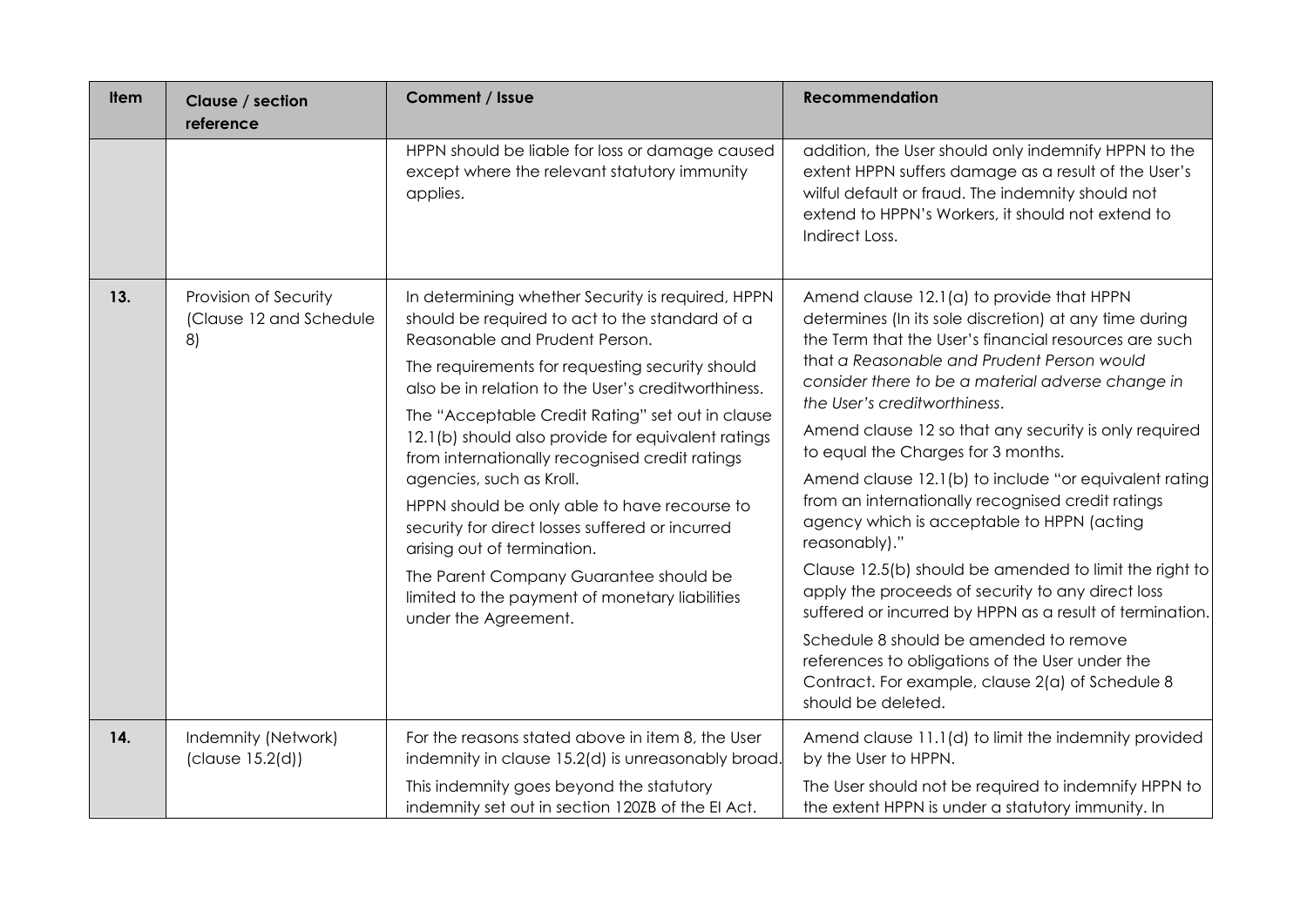| Item | Clause / section<br>reference                  | Comment / Issue                                                                                                                                                                                                                     | <b>Recommendation</b>                                                                                                                                                                                                                                                                    |
|------|------------------------------------------------|-------------------------------------------------------------------------------------------------------------------------------------------------------------------------------------------------------------------------------------|------------------------------------------------------------------------------------------------------------------------------------------------------------------------------------------------------------------------------------------------------------------------------------------|
|      |                                                | HPPN should be liable for loss or damage caused<br>except where the relevant statutory immunity<br>applies.                                                                                                                         | addition, the User should only indemnify HPPN to the<br>extent HPPN suffers damage as a result of the User's<br>wilful default or fraud. The indemnity should not<br>extend to HPPN's Workers, it should not extend to<br>Indirect Loss.                                                 |
| 15.  | No other Warranty (clause)<br>21.3)            | Clause 21.3 should be reciprocal.                                                                                                                                                                                                   | Amend clause 31.3 so that it applies to both HPPN<br>and the User.                                                                                                                                                                                                                       |
| 16.  | Indemnity (Clause 22.1(b)                      | Apportionment of liability should be extended to<br>fraud, negligence, and default of the Indemnified<br>Party.                                                                                                                     | Amend clause 22.1(b) to provide that the<br>Indemnifying Party's liability to indemnify the<br>Indemnified Party under clause 22.1(a) will be<br>proportionately reduced to the extent the Claim or<br>Loss was caused by the Default, negligence, or Fraud<br>of the Indemnified Party. |
| 17.  | Exclusion of Indirect<br>Damage (Clause 22.3)  | As above, User should not be liable for Indirect<br>Damage under clause 11.1(d) or 15.5(d)                                                                                                                                          | Delete clause 22.3(b)(1)(C).                                                                                                                                                                                                                                                             |
| 18.  | Limitation of Liability<br>(Clause 22.4(b)(2)) | The carve-outs to HPPN's limitation of liability<br>should be reciprocal and extend to Wilful<br>Misconduct by HPPN.                                                                                                                | Clause 22.4(b)(2)(B) should be amended to included<br>Wilful Misconduct of HPPN.                                                                                                                                                                                                         |
| 19.  | Default by User (clause<br>27.2)               | Cure periods are too short and not market<br>standard.                                                                                                                                                                              | Clause 27.2(b) should be amended to extend the<br>cure period to 10 Business Days<br>Clause 27.2(c) should be amended to 20 Business<br>Days                                                                                                                                             |
| 20.  | Insurances (clause 23)                         | The Agreement should provide for Horizon<br>Power's required insurances.<br>It is unreasonable to require Horizon Power to be<br>listed as an additional insured under the plant<br>and equipment insurance. In terms of public and | Insert a new provision requiring HPPN to provide<br>Insurances including public and products liability<br>insurance, statutory workers compensation and motor<br>vehicle and third-party property insurance<br>Delete clause 23.2 and replace with a requirement for                     |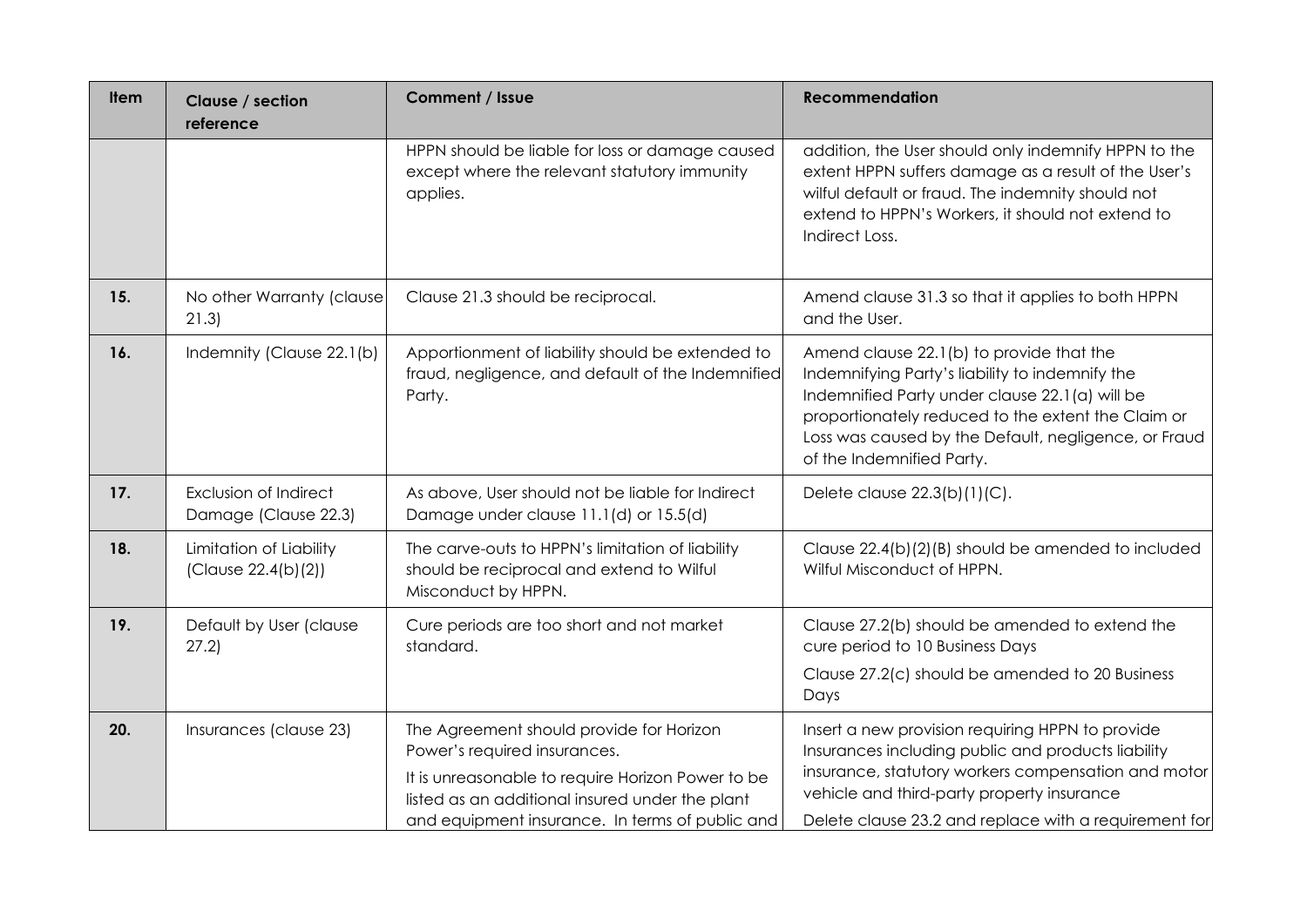| <b>Item</b>  | Clause / section<br>reference                         | Comment / Issue                                                                                                                                                                                                                                                                                                                                                                       | <b>Recommendation</b>                                                                                                                                                                                                                |
|--------------|-------------------------------------------------------|---------------------------------------------------------------------------------------------------------------------------------------------------------------------------------------------------------------------------------------------------------------------------------------------------------------------------------------------------------------------------------------|--------------------------------------------------------------------------------------------------------------------------------------------------------------------------------------------------------------------------------------|
|              |                                                       | products insurance, the requirement to list HPPN<br>as an insured is also onerous.                                                                                                                                                                                                                                                                                                    | any public and products liability insurance to extend<br>cover to HPPN within the policy definition of additional<br>insured.                                                                                                        |
| 21.          | Insurance (Schedule 5)                                | Paragraph (a) refers to public and products<br>liability which covers User's liability to HPPN for<br>death, bodily injury or loss or damage to property<br>caused by any act, omission, or negligence. This is<br>an overly broad requirement.<br>Paragraph (b) should be amended to provide for<br>Part 2 of the Insurance Regulations 2002.                                        | The breadth of public and products liability insurance<br>requirements needs to be narrowed.<br>In paragraph (b) insert after the words Insurance Act<br>1973 (Cth) "or to which Part 2 of the Insurance<br>Regulations 2002 apply". |
| 22.          | Confidentiality (Clause<br>34.4)                      | The categories of Permitted Disclosure should<br>extend to Related Bodies Corporate                                                                                                                                                                                                                                                                                                   | Clause $34.4(a)(2)$ should be amended to include<br><b>Related Bodies Corporate</b>                                                                                                                                                  |
| 23.          | General Typographical<br>and Formatting Errors        | There are several formatting errors (double<br>spaces) throughout the Agreement                                                                                                                                                                                                                                                                                                       | Amend Agreement to remove formatting errors<br>Clause 12.5(b) the word "under" before the words<br>"this clause 12".<br>Schedule 2, Part 2, Condition Precedent 4 amend<br>"Contractor" to "Contract".                               |
|              | <b>Contributions Policy</b>                           |                                                                                                                                                                                                                                                                                                                                                                                       |                                                                                                                                                                                                                                      |
|              | <b>NWIS Planning Standards</b>                        |                                                                                                                                                                                                                                                                                                                                                                                       |                                                                                                                                                                                                                                      |
| $\mathbf{1}$ | Section 3.1 - Probabilistic<br><b>Risk Assessment</b> | This section notes that the Horizon Power network<br>planning process adopts a probabilistic<br>approach and that the Probabilistic Risk<br>Assessment may include consideration of either<br>the total cost of generation, supply reliability<br>outcomes or safety impact.<br>Alinta Energy considers that there would be value<br>in providing additional information/transparency | Provide additional information on the approach<br>taken for the Probabilistic Risk Assessment.                                                                                                                                       |